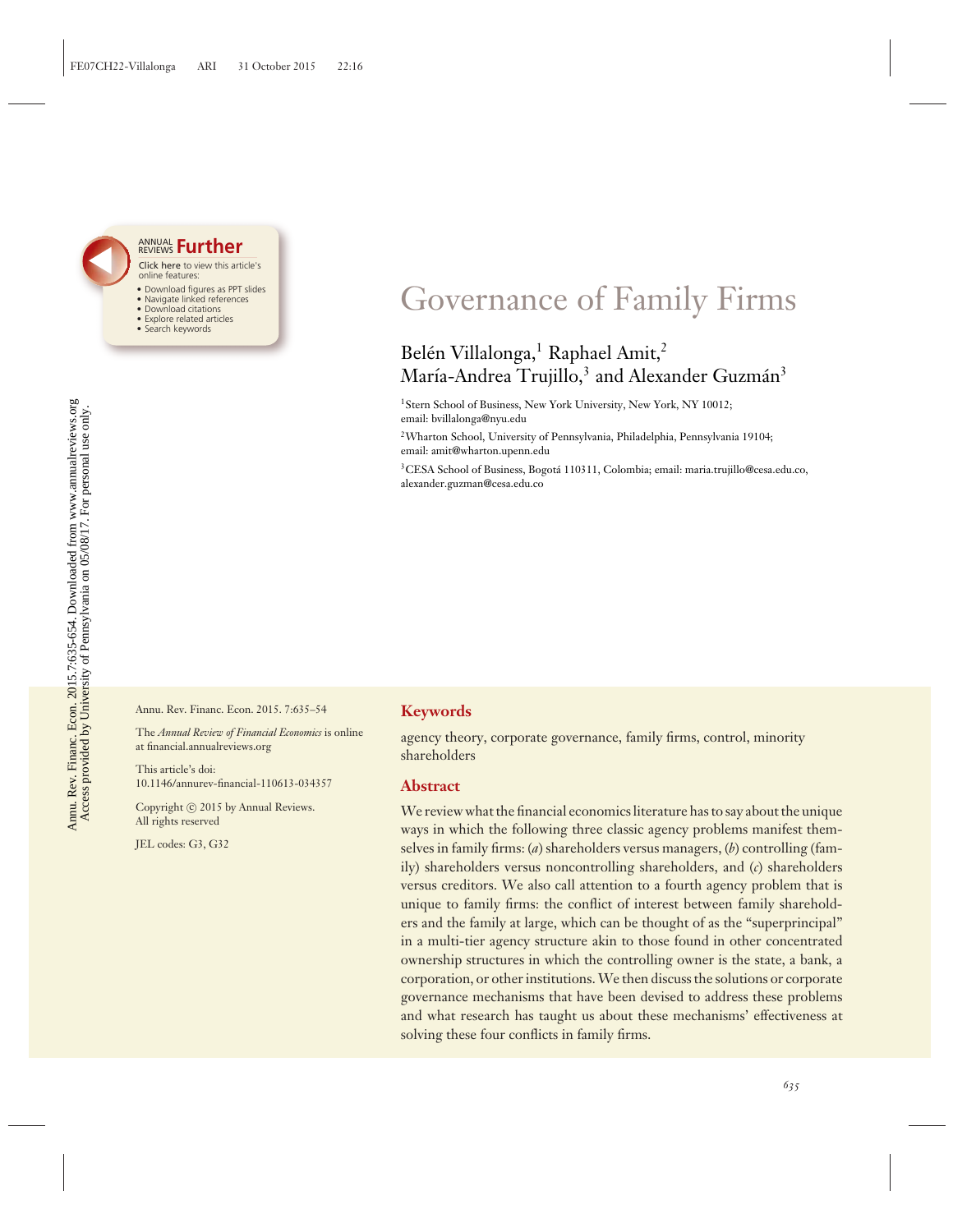#### **1. INTRODUCTION**

Over the past 10–15 years, family firms have emerged as a leading research subject within financial economics and management. In fact, Anderson & Reeb (2003a) and Villalonga & Amit (2006) are each the single most cited article since 1999 in the *Journal of Finance* and the *Journal of Financial Economics*, respectively. In this article we review the subset of this literature that has received the greatest attention from financial economics: corporate governance in family firms. The dominant theoretical perspective has been agency theory; accordingly, we use this lens as the organizing framework for our article. We begin by discussing the agency problems that corporate governance seeks to address and what we have learned from existing research about the unique ways in which these problems manifest themselves in family firms. These problems are the conflicts of interest between (*a*) shareholders and managers, (*b*) controlling (family) shareholders and noncontrolling (e.g., minority) shareholders, (*c*) shareholders and creditors, and (*d* ) family shareholders and family outsiders (nonshareholders, nonmanagers).

We then discuss the solutions or corporate governance mechanisms that have been devised to address these problems. Here we focus on the differences in how these solutions are applied in family firms as compared to nonfamily firms and on what research has taught us about these mechanisms' effectiveness in mitigating the four conflicts listed above. We conclude our review of the literature by distilling from it what we see as the most promising avenues for future research about corporate governance in family firms.

#### **2. GOVERNANCE PROBLEMS IN FAMILY FIRMS**

In order to capture the wider range of agency conflicts that are present in family firms relative to nonfamily firms, it is useful to adopt a relatively broad definition of corporate governance such as the one suggested by Becht, Bolton & Röell (2003, p. 3), who describe it as "the reconciliation of conflicts of interest between various corporate claimholders." Corporate governance research within financial economics has traditionally dealt with the first three of the four conflicts of interest listed above, namely: (*a*) shareholders versus managers, (*b*) controlling versus noncontrolling shareholders, and (*c*) shareholders versus creditors. In fact, the finance literature about family firms has more narrowly focused on the first two of these problems [which, following Villalonga & Amit (2006), are often labeled as Agency Problem I and Agency Problem II, respectively], whereas the third conflict (which we can label as Agency Problem III for consistency) has been largely absent from it.

Even more absent from this literature has been the consideration of the role of family outsiders with respect to the firm (nonshareholders, nonboard members, nonmanagers), who are significant stakeholders in the family firm and often exert a powerful influence over it. Yet, this group's objectives are not always aligned with those of family members who are insiders of some sort within the firm (controlling shareholders, board members, and/or managers). We refer to this conflict as Agency Problem IV to continue building the nomenclature.

The management literature on family firms does recognize this and other conflicts inherent to family firms. The three-circle model proposed by Tagiuri & Davis (1996) to represent the socalled family business system and its participants—family, owners, and employees—can be used as a framework to discuss the conflicts of interest among the seven groups defined by these three sets of stakeholders and their intersections.

In this article we propose a new conceptualization of the family business system and the family's role within it based on the agency perspective that has dominated financial economics research. Family firms are thus host to a multi-tier, concatenated agency structure in which managers (both family and nonfamily) act as agents for shareholders, including the controlling family shareholders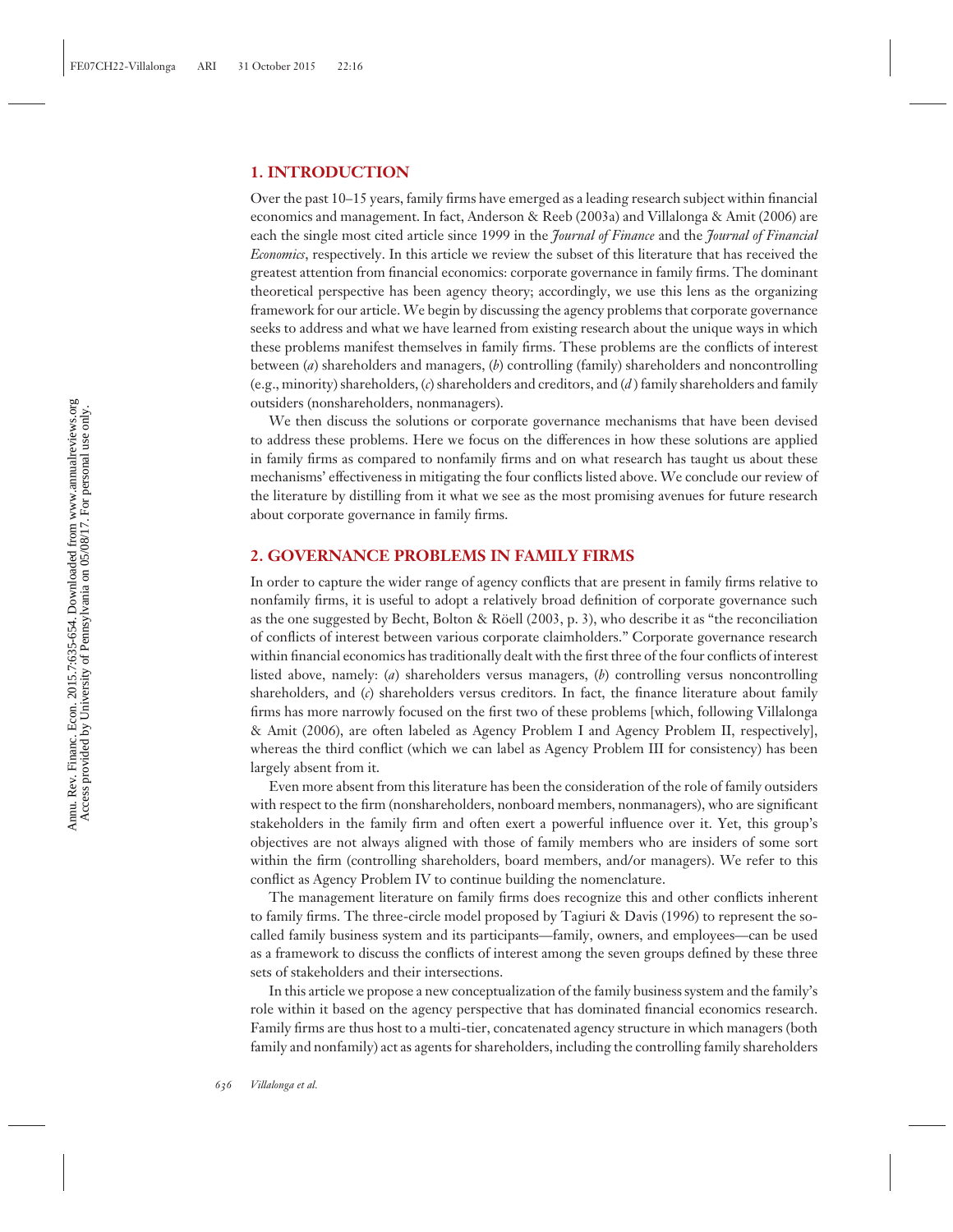

#### **Figure 1**

Agency problems (APs) in family firms.

who appoint them; shareholders, in turn, act as agents for the family whose interests they are meant to represent. **Figure 1** depicts the four agency problems, which we discuss below.

#### **2.1. Agency Problem I: Conflict of Interest Between Owners and Managers**

The conflict of interest between owners and managers (Agency Problem I) is the classic agency problem described by Jensen & Meckling (1976) and Fama & Jensen (1983), which results from the separation of ownership and control first denounced by Berle & Means (1932). The essence of the problem is that when a firm is not managed directly by its owners but by a manager hired to act on their behalf, the manager is likely to pursue his or her own interests, which are different from the principal's.

When ownership is concentrated in a single person or a small group, those owners will have the clout and the incentives to at least monitor the manager so that he or she does not deviate too much from the principal's objectives. Ownership concentration therefore serves as a mechanism to mitigate this agency problem (as discussed below), and family ownership is a particular case within it. Indeed, the corporate ownership literature (Claessens, Djankov & Lang 2000; Faccio & Lang 2002; La Porta, Lopez-De-Silanes & Shleifer 1999) documents families as the most prevalent type of concentrated owners around the world, more so than governments, banks, or other corporations. Several studies indicate that family firms represent over 33% of large publicly listed US firms (Anderson & Reeb 2003a, Jetha 1993, Shleifer & Vishny 1986, Villalonga & Amit 2006), over 55% of publicly listed firms if smaller firms are included (Villalonga & Amit 2010), and about 90% of all businesses in the US economy, including privately held firms (Astrachan & Shanker 2003, Shanker & Astrachan 1996). La Porta, Lopez-De-Silanes & Shleifer (1999) find that 30% of the 20 largest publicly traded firms in each of the 27 richest economies are family firms. When they use a sample of smaller firms and a less restrictive definition of control, the proportion rises to 53%. Using larger and more random samples, Claessens, Djankov & Lang (2000) and Faccio & Lang (2002) find those percentages to be over 66% and around 44% in East Asia and Western Europe, respectively (see Amit & Villalonga 2013 for a detailed review of family firms' prevalence).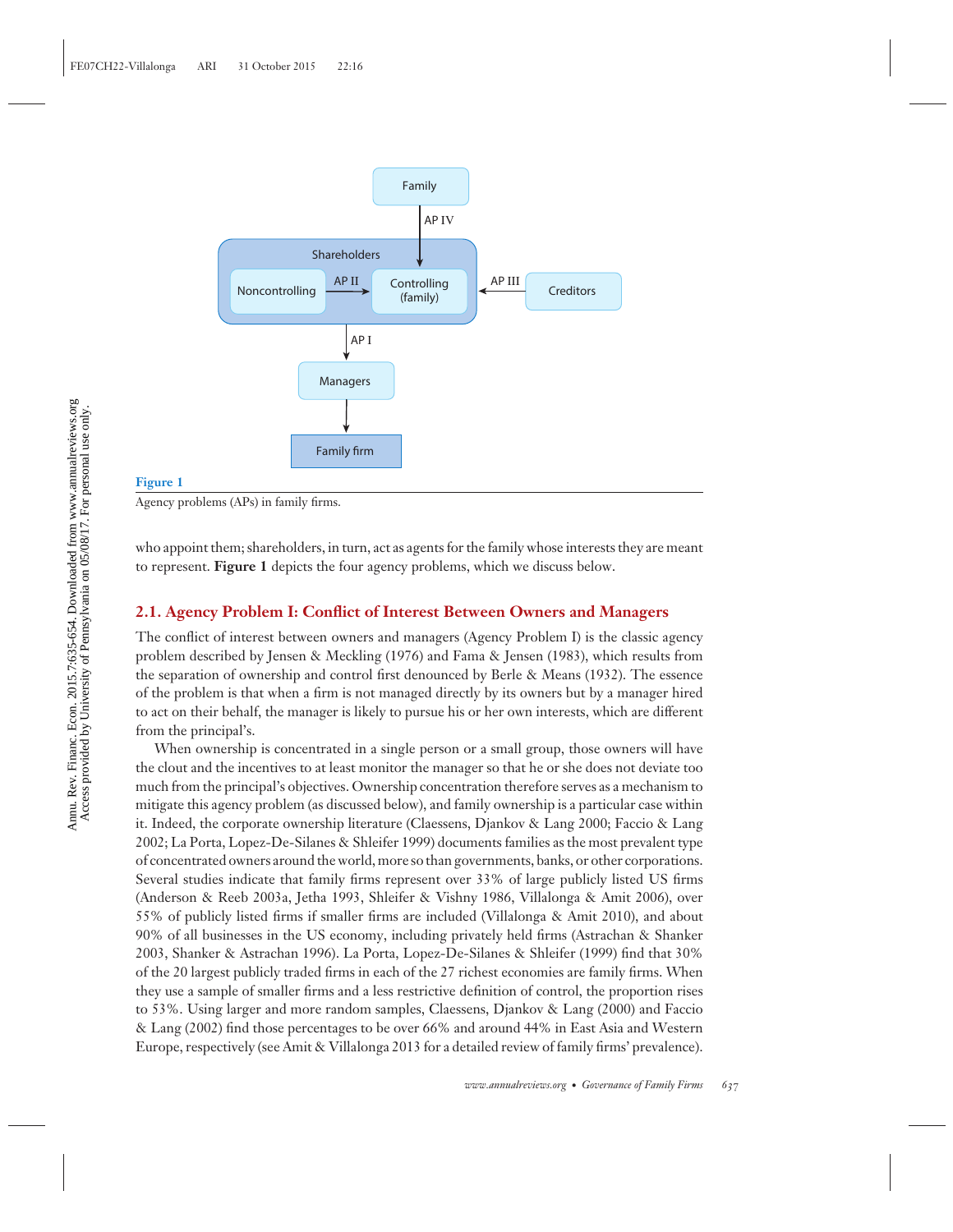Consistent with the notion that family ownership serves to mitigate Agency Problem I, McConaughy et al. (1998) and Anderson & Reeb (2003a) find that family businesses outperform nonfamily businesses. However, Holderness & Sheehan (1988) find the opposite result. Villalonga & Amit (2006) reconcile their findings by distinguishing among three elements in the definition of a family business: ownership, control (in excess of ownership), and management. They find that family ownership per se creates value and that family control in excess of ownership destroys value, although not enough to offset the positive effect of ownership. The performance effects of family management are large enough to overpower those of the other two elements, but their sign is entirely contingent on the CEO or chairman's generation: Relative to nonfamily businesses, founder-led firms outperform, whereas descendant-led firms underperform. As a result of these effects, the authors find that, just as with the issue of family firms' prevalence, the answer to the question of whether family firms are better or worse performers than nonfamily firms is contingent on how family businesses are defined.

After Villalonga & Amit (2006), dozens of studies of family firm performance have been published, often replicating their decomposition approach. Amit & Villalonga (2014) review the cumulative evidence from these studies and conclude that family firms significantly outperform their nonfamily peers, but they find considerable variation in results across studies. They attribute this variation to four key factors: family business definition, geographic location, industry affiliation, and intertemporal variation in economic conditions.

Individual and family shareholders are likely to be more dedicated principals and more effective monitors than other types of controlling shareholders, because their own wealth is at stake. In contrast, other types of concentrated owners such as the state, banks, corporations, or other institutions are only agents for their respective superprincipals, which dilutes their incentives to monitor the manager. Claessens et al. (2002) provide comparative evidence that is consistent with this argument: They find that the positive impact of controlling shareholder ownership on firm value in their sample is primarily driven by family shareholder ownership. Ownership by corporations or financial institutions has the same coefficient but lower statistical significance, whereas the effect of state ownership, while still positive, is not significant.

Within family firms, founding families are particularly likely to be dedicated and effective owners because their emotional ties to the firm give them an additional source of motivation. Villalonga & Amit (2009) provide evidence in support of this point: They find that the percentage difference between the Tobin's *q* of family firms and nonfamily firms in an industry (the industry's "family premium") averages 12% for founding family–owned firms but only 2% for nonfounding individuals and families. Because Tobin's *q* is a measure of value for the firm as a whole, these findings are also evidence that families' superior monitoring abilities attenuate the conflict of interest between shareholders and managers for the benefit of all shareholders, not just the family ones.

In most family firms, the conflict may be further attenuated or even eliminated by the fact that managers are significant owners themselves, or at least members of the controlling owner's family. La Porta, Lopez-De-Silanes & Shleifer (1999) find that 69% of the family firms among the largest 20 firms in each of 27 countries have a family member as CEO, chairman, honorary chairman, or vice-chairman. Claessens, Djankov & Lang (2000) find this percentage to be 57% in their large sample of Asian firms. Volpin (2002) finds that 50% of Italian family firms' top executives are family members. Anderson & Reeb (2003a) find that 45% of family firms' CEOs in the S&P 500 are family members. Villalonga & Amit (2006) find that 51% of Fortune 500 family firms have a family member as CEO and 66% as chairman or CEO. The fraction of family CEOs rises to 62% in Villalonga & Amit's (2009) sample of 2,110 US publicly listed firms, suggesting that, like family-owned and -controlled firms themselves, the proportion of those firms that are family managed is negatively correlated with firm size.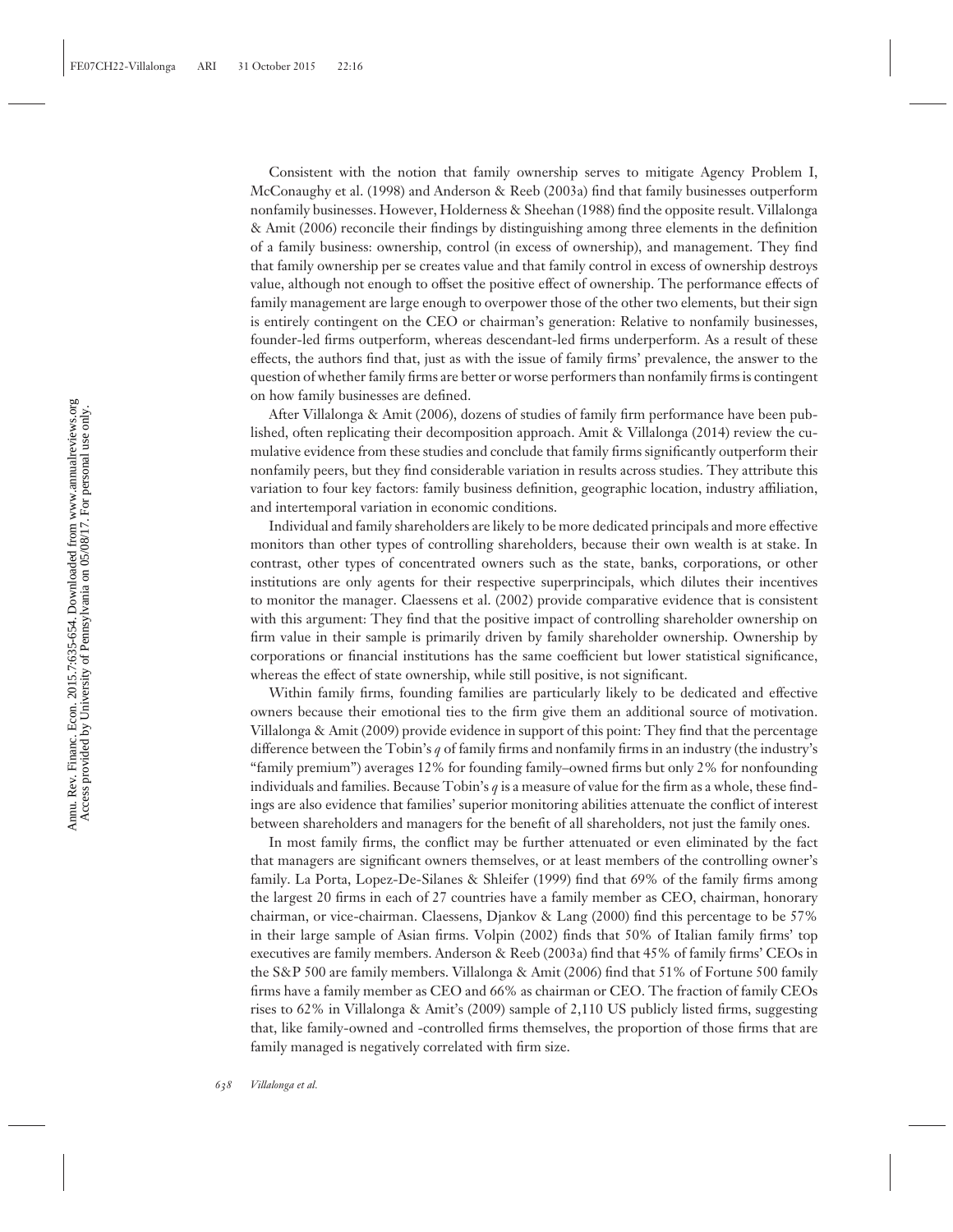Family management thus, by reducing or eliminating the separation between owners and managers, has the potential to create value by nipping Agency Problem I at the bud. However, the agency benefits of family management have to be traded off against its costs if family managers owe their jobs to sheer nepotism as opposed to meritocracy and are of inferior quality than hired professionals, as modeled theoretically by Caselli & Gennaioli (2013) and Burkart, Panunzi & Shleifer (2003). The empirical evidence about the impact of family management on performance suggests that the aggregate balance of this trade-off is positive (see, e.g., Anderson & Reeb 2003a for the United States and Maury 2006 for Europe]. Upon careful inspection, however, the sign of this relationship has proven to be contingent on the manager's or family firm's generation relative to the founder. Consistent with the view that family management mitigates the classic agency problem, several authors (Adams, Almeida & Ferreira 2009; Fahlenbrach 2009; Morck, Shleifer & Vishny 1988; Palia, Ravid & Wang 2008; Villalonga & Amit 2006) find that US firms whose founder serves as CEO trade at a premium relative to other firms (both family and nonfamily). Subsequent studies have found similar results around the world.

In contrast, Villalonga & Amit (2006) find that US family firms whose CEO is a descendant of the founder underperform all other firms, and that this effect is entirely attributable to second-generation family firms. Consistent with this finding, Pérez-González (2006) and Smith & Amoako-Adu (1999) find that the stock market reacts negatively to the appointment of family heirs as managers and that operating performance subsequently declines. Cucculelli & Micucci (2008) find similar results for Italy. Barth, Gulbrandsen & Schøne (2005) find that Norwegian family-managed firms are less productive than nonfamily firms. Using a unique data set from Denmark that allows them to use the gender of departing CEOs' first-born children as an instrumental variable, Bennedsen et al. (2007) are further able to establish causality in the negative impact of family successions on firm performance.

Unlike the finding of the founder-CEO premium, the descendant-CEO discount has proven to be sensitive to the geographic location of the sample of firms studied. Barontini & Caprio (2006) find no such discount in Western Europe and neither do Andres (2008) in Germany and Gonzalez ´ et al. (2012) in Colombia. Sraer & Thesmar (2007) show that descendant-led firms in France largely outperform widely held corporations because of a more efficient use of labor. Mehrotra et al. (2013) analyze the unique Japanese practice of adopting sons-in-law and find that family firms run by this unusual type of heirs outperform those run by blood heirs, which in turn outperform those run by nonfamily-related managers. Amit et al. (2015) find that institutional development plays a critical role in explaining these differences in results: The net effect of descendant-CEOs on performance is negative when institutional efficiency is high but positive when institutional efficiency is low.

#### **2.2. Agency Problem II: Conflict of Interest Between Controlling (Family) Shareholders and Noncontrolling Shareholders**

Individual- and family-controlled firms are the foremost example of the corporation modeled by Shleifer & Vishny (1986), one with a large shareholder and a fringe of small shareholders. In such a corporation, ownership concentration alleviates the classic owner-manager conflict of interest (Agency Problem I), as described above. However, a second type of conflict of interest appears (Agency Problem II) because the large shareholder may use its controlling position in the firm to appropriate what Grossman & Hart (1980) label "private benefits of control" at the expense of the small shareholders.

Just like the benefits of ownership concentration are particularly pronounced when the controlling owner is a family, so are its costs. If the large shareholder is the state, a bank, a widely held corporation, or another institution, the private benefits of control are divided among several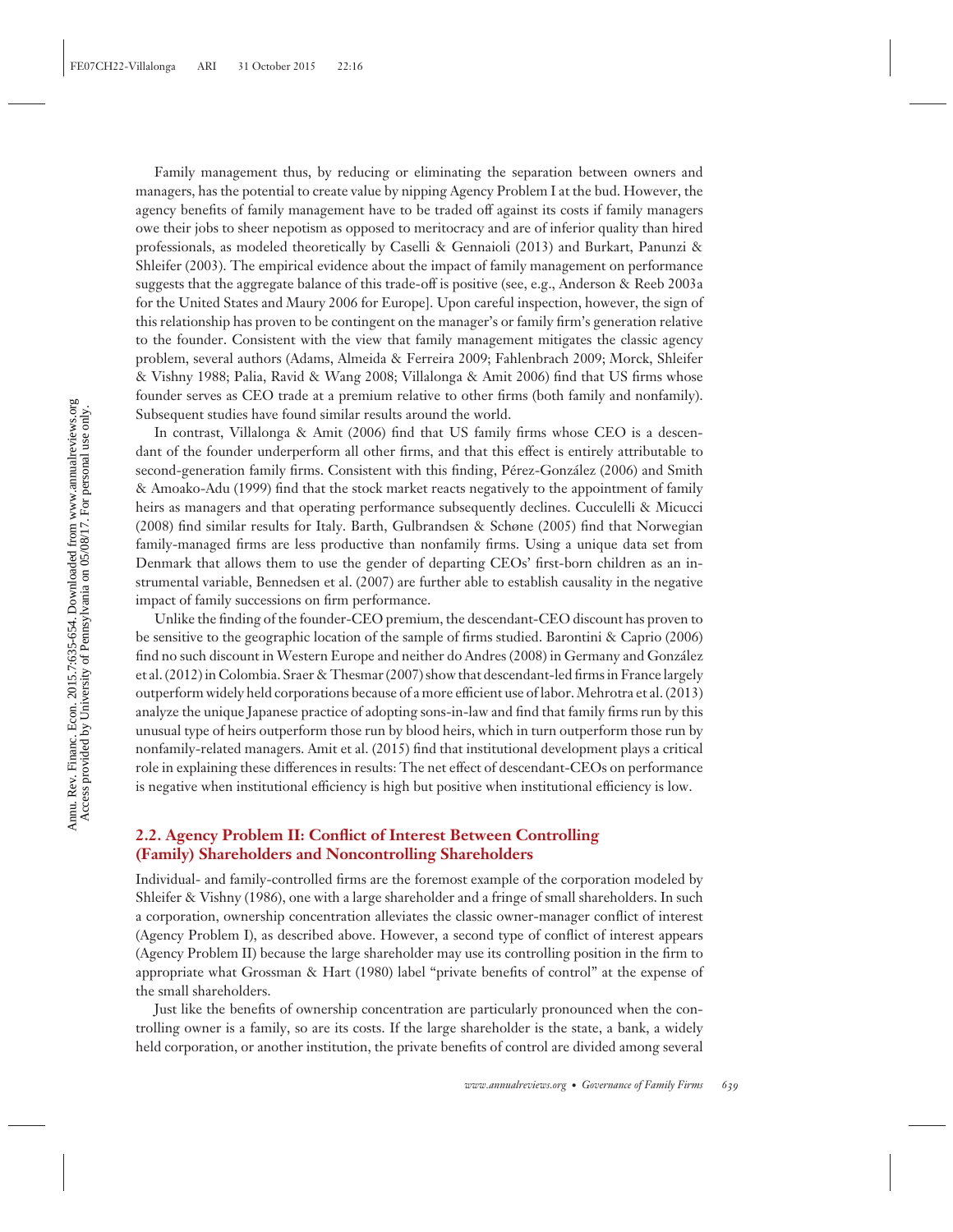independent owners. As a result, the large shareholder's incentives for expropriating the smaller shareholders are diluted (just like its incentives for monitoring the manager). If, on the other hand, the large shareholder is an individual or a family, its incentives for both expropriation and monitoring are enhanced. Andres (2008), Caprio & Croci (2008), and Maury & Pajuste (2005) provide evidence of this comparative effect, although they reach opposite conclusions about the net effect of enhanced expropriation and enhanced monitoring. Whichever of these two effects dominates, the conclusion is the same: In family firms, more than in any other corporation with concentrated ownership, Agency Problem II is likely to overshadow Agency Problem I.

Evidence of the conflict of interest between controlling and noncontrolling shareholders can be classified into at least five types, discussed here from least to most incriminating. The first type of evidence consists of descriptive statistics of family ownership and/or controlling stakes. DeAngelo & DeAngelo (1985) find that corporate officers and their families hold a median 24.0% of equity but 56.9% of the votes. Claessens, Djankov & Lang (2000) report that the largest ultimate controlling shareholder (group) in East Asian firms on average owns 15.7% of the shares but has voting control over 19.77%. Faccio & Lang (2002) find these figures to be 34.64% and 38.48%, respectively, for Western European firms. Neither of these two studies reports these percentages specifically for families, but most controlling shareholders in their sample are families. Villalonga & Amit (2009) find that founding families in Fortune 500 firms own on average 15.3% of their firms' equity and 18.8% of the votes. Claessens & Yurtoglu (2013) survey corporate governance in emerging markets and highlight that families in the East Asian countries usually own about 50% of a firm's cash-flow rights, whereas in Latin America the ownership stake of the largest shareholder tends to be higher (more than 60% in Argentina and Brazil).

Families' presence in management further reinforces their ownership and voting control. Although such a presence can be beneficial insofar as it alleviates or eliminates Agency Problem I, it can also be seen as further enhancing Agency Problem II, particularly if the family manager owes his or her job to sheer nepotism. In that case, family management can be seen as a version of the managerial entrenchment problem discussed by Stulz (1988). Gonzalez et al. ´ (2014b) find evidence of family CEOs' entrenchment in their lower turnover but not in their turnover-to-performance sensitivity. Obviously, evidence of concentrated control in any of these forms is not evidence per se of a conflict of interest between controlling and noncontrolling shareholders, but it is a necessary condition for it.

A stronger form of evidence (still within the first type) lies in the difference or ratio between voting control and economic ownership (or between control rights and cash-flow rights) in any given firm—e.g., 4.07 percentage points or a 1.26 ratio in Claessens, Djankov & Lang's (2000) sample; 3.84 percentage points or a 1.11 ratio in Faccio & Lang (2002); and 3.5 percentage points or a 1.23 ratio in Villalonga & Amit (2009). A positive difference (or a ratio greater than one) provides evidence of another form of separation between ownership and control: In the context of Agency Problem I, "control" refers to management control, whereas in the context of Agency Problem II, it refers to voting (and/or sometimes to board control). This separation can be achieved through a variety of control-enhancing mechanisms. La Porta, Lopez-De-Silanes & Shleifer (1999) and subsequent studies, including Claessens et al. (2000) and Faccio & Lang (2002), analyze in detail the two most prevalent mechanisms in Asia and Europe, dual-class stock and pyramids, as well as cross shareholdings (although those prove to be less relevant). Villalonga & Amit (2009) add two more mechanisms to their study of ownership and control of US family firms: disproportionate board representation (the most common of all in the United States) and voting agreements between the controlling family and nonfamily shareholders.

The second type of evidence are empirical estimates of the control premium, which in turn come in one of two forms: (*a*) the block premium paid for a controlling block of shares, relative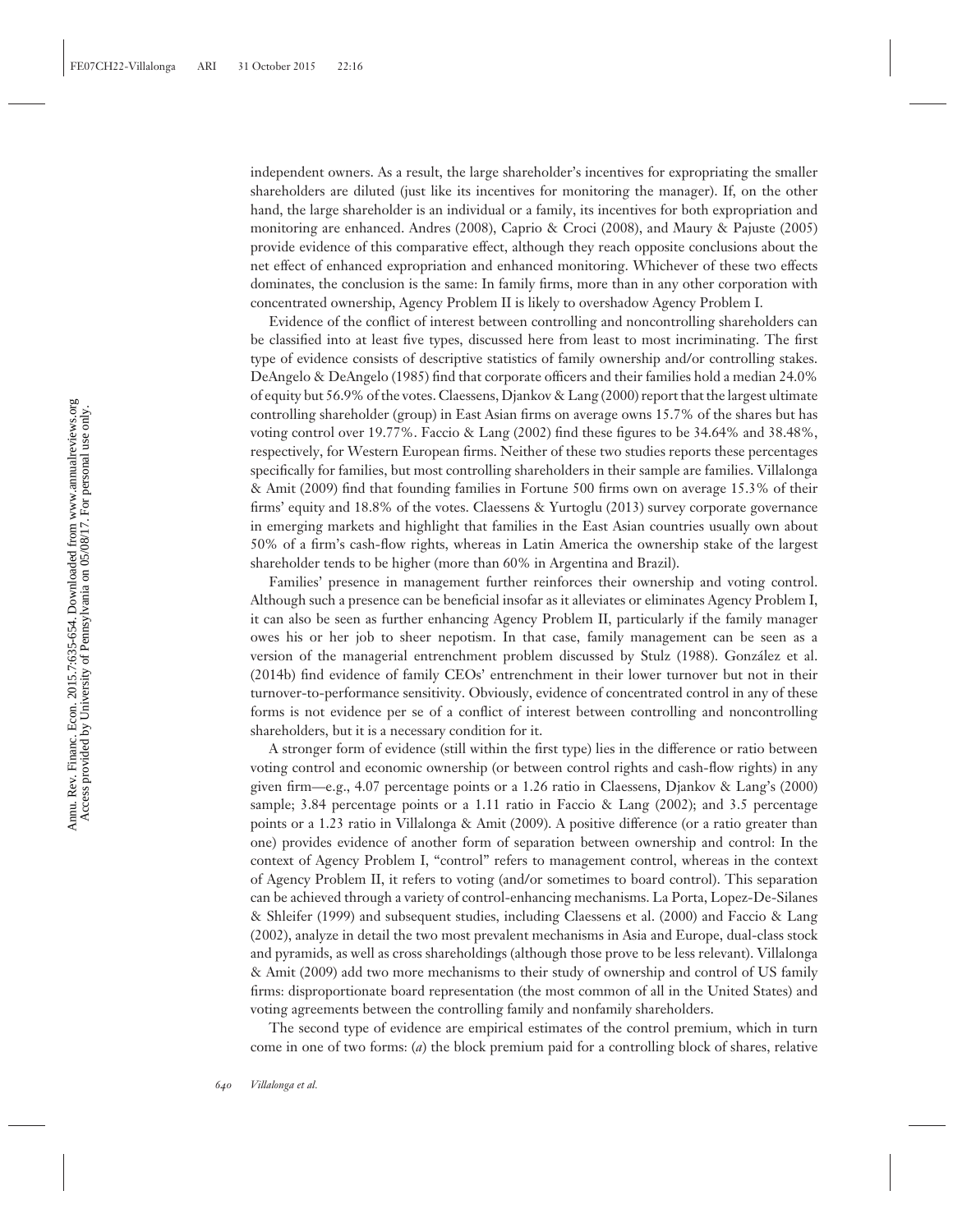to the price paid in minority trades pre- or post-transaction (Barclay & Holderness 1989), and (*b*) the voting premiums or difference in stock price between two classes of shares that have different voting rights, after controlling for any possible differences in their cash-flow rights (Lease, McConnell & Mikkelson 1983; Zingales 1995). Both kinds of estimates are often interpreted as evidence of private benefits of control. A more conservative interpretation, however, is that they are simply estimates of the value of the benefits of control, including not just private benefits for the controlling shareholder but also the public benefits that such a shareholder can bring to other shareholders through his or her position of control. The most comprehensive empirical studies of control premiums are provided by Nenova (2003), who estimates average voting premiums in 18 countries, and Dyck & Zingales (2004), who provide evidence of average block premiums in 39 different countries. Caprio & Croci (2008) show that family firms exhibit particularly high voting premiums, suggesting that families are the type of controlling shareholders most likely to expropriate other shareholders. Moreover, DeAngelo & DeAngelo (1985) and Villalonga & Amit (2009) show that even in the United States, where dual-class stock is often portrayed as evidence of Agency Problem I, most dual-class companies are in fact family firms, suggesting that this type of structure and the resulting voting premium should be interpreted as evidence of Agency Problem II.

The third type of evidence comes from studies that find that the wedge between cash-flow and control rights has a negative impact on value. Claessens et al. (2002) find such an effect for all controlling shareholders, as do Gompers, Ishii & Metrick (2010) and Lins (2003) for all insiders. Villalonga & Amit (2006) document this effect specifically for family firms. Villalonga & Amit (2009) further show that the impact of the wedge between cash-flow and control rights varies depending on the mechanism(s) used to achieve this wedge: Dual-class stock has a negative impact, whereas pyramids and voting agreements have the opposite effect.

The fourth type of evidence and arguably the most direct comes from Bertrand, Mehta & Mullainathan's (2002) study of tunneling and other analyses that have followed their methodology. Tunneling is defined by Johnson et al. (2000, p. 22) as "the transfer of assets and profits out of firms for the benefit of those who control them." Bertrand, Mehta & Mullainathan (2002) find evidence of tunneling in Indian family business groups by measuring the differential sensitivity to profit shocks in group-affiliated firms relative to stand-alone firms. They do not examine, however, whether the stand-alone firms are also family controlled (although this is likely to be the case); thus, their results are more indicative of the costs of business groups as an ownership structure than of the costs of family control per se.

Villalonga & Amit (2010) apply Bertrand, Mehta & Mullainathan's (2002) methodology to test more precisely for the appropriation of private benefits by families in US firms, and they extend it to allow for asymmetric responses to positive and negative profit shocks. This extension allows them to test separately for the presence of tunneling and its reverse effect, which Friedman, Johnson & Mitton (2003) refer to as propping. Villalonga & Amit (2010) find that family firms are less sensitive than nonfamily firms to both positive and negative shocks, which is consistent with the notion that families are more prone to tunneling but also to propping. They further analyze the different responses of founding families versus nonfounding controlling families and individuals, which they find to be a critical factor in explaining family control of firms and industries: Founding families are more likely to retain control when doing so gives the firm a competitive advantage, thereby benefiting all shareholders. In contrast, nonfounding families are more likely to retain control when they can appropriate private benefits of control.

The fifth type of evidence, although less direct than the fourth, is perhaps the most severe criticism of the agency costs of concentrated ownership: the evidence of the macroeconomic magnitude and implications of the problem. Anderson & Reeb (2003a) and Villalonga & Amit (2006, 2010) show that entire industries (or a large fraction of some of them) are family controlled.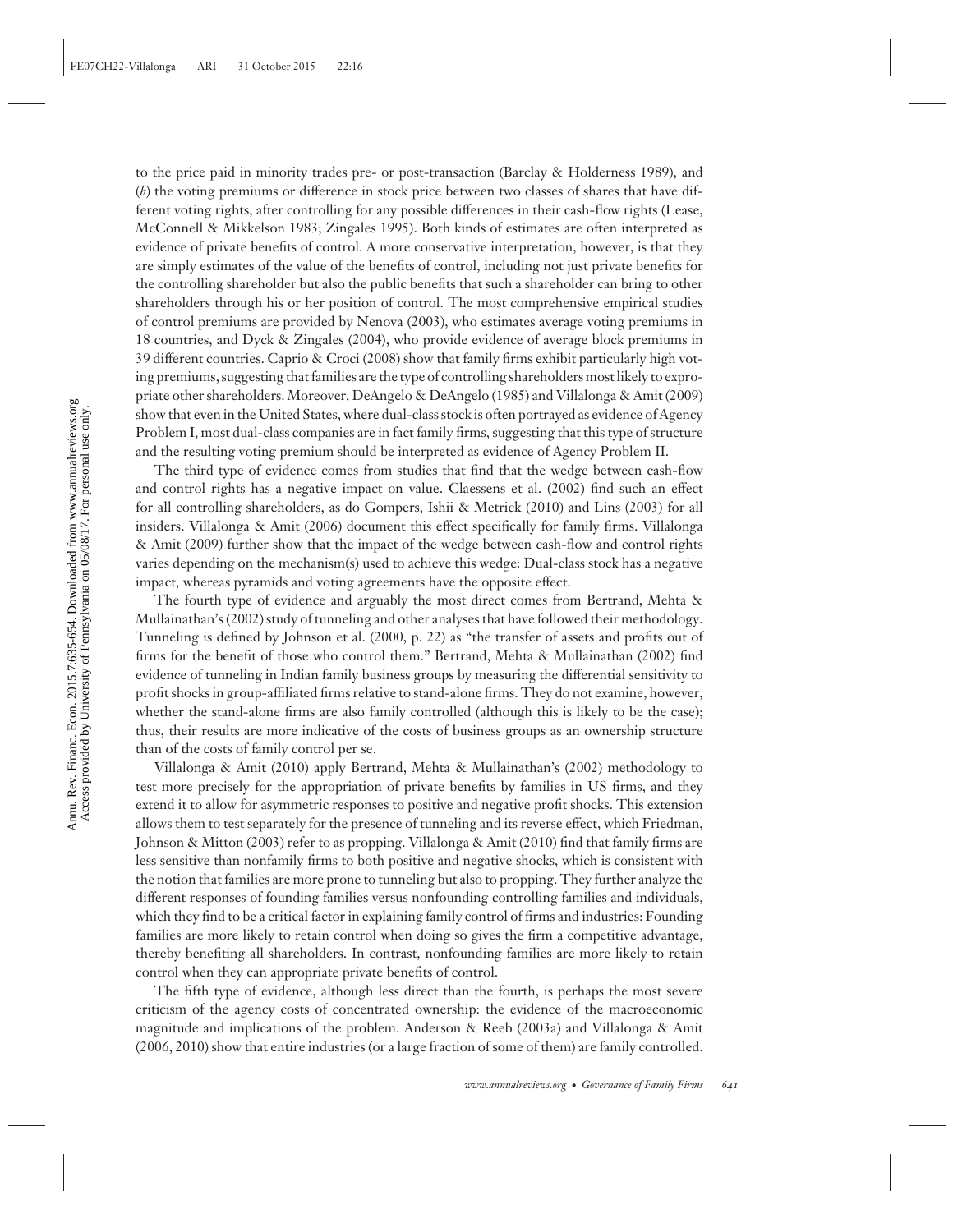La Porta, Lopez-De-Silanes & Shleifer (1999) find that, on average, controlling families control 1.33 of the 20 largest firms in each of the 27 countries in their sample. Claessens, Djankov & Lang (2000) find this number to be as high as 4.09 in their East Asian sample (for Indonesia). They also report the fraction of each country's total market capitalization that is controlled by the top families: The most extreme case is the Philippines, where a single family controls 17% of the market through its business group. When the top 10 or 15 families are considered, however, Indonesia leads the region (with 57.7% and 61.7%, respectively). Faccio & Lang (2002) report similar statistics and find that, inWestern Europe, the highest concentration of control of the stock market in a single family occurs in Switzerland (17.89%), whereas the highest concentration in the top 10 or 15 families happens in Portugal (34.23%) and Belgium (36.63%), respectively. However, Agnblad et al. (2001) report that the Wallenberg family controls about 50% of the Swedish stock market. Studies of politically connected firms around the world such as Faccio's (2006) suggest that the power of leading business families in each country may be further reinforced by their political connections.

In their literature review article, Morck, Wolfenzon & Yeung (2005, p. 655) argue that "if a few families control large swaths of an economy, such corporate governance problems can attain macroeconomic importance—affecting rates of innovation, economy wide resource allocation, and economic growth," a phenomenon they label as economic entrenchment. However, there is little and only very indirect evidence of the macroeconomic implications of family control. Morck, Stangeland & Yeung (2000) find that countries in which self-made billionaires' wealth is large relative to GDP grow faster than countries at similar levels of development, whereas countries in which inherited wealth is large relative to GDP grow slower. Morck & Yeung (2004) find that countries with a high incidence of family control over large firms have low compliance with tax laws, high official corruption, low judicial efficiency and integrity, inefficient bureaucrats with low autonomy, and high regulatory barriers to entry. Bertrand & Schoar (2006) document that countries with stronger family values have lower levels of per capita GDP, smaller firms, more self-employment, and smaller capital markets, and that a larger fraction of their total market capitalization is controlled by families. As they acknowledge, however, family values may be the consequence rather than the cause of economic development. Likewise, no causal direction can be inferred from the correlations reported by Morck, Stangeland & Yeung (2000) and Morck & Yeung (2004). Caselli & Gennaioli (2013), whose theoretical model focuses on the macroeconomic causes and consequences of dynastic management, use numerical simulations to show that the intergenerational transfer of control over corporate assets may be a substantial contributor to observed cross-country differences in productivity.

#### **2.3. Agency Problem III: Conflict of Interest Between Shareholders and Creditors**

From an agency theory perspective, debt has both benefits and costs. On the benefits side, debt can be used as a governance mechanism to attenuate Agency Problem I, as we discuss in Section 3. On the costs side, debt creates a new conflict of interest between shareholders and creditors (Agency Problem III). Fama & Miller (1972), Jensen & Meckling (1976), and Myers (1977) discuss the two forms this conflict of interest can take—the so-called asset substitution or risk shifting effect and the underinvestment that can result from debt overhang. Anticipating these situations, creditors will charge higher premiums and thus increase the firm's debt financing costs. [Readers are referred to Harris & Raviv (1991) and Myers (2003) for comprehensive reviews of the capital structure literature.]

In the family firms literature, Agency Problem III has received much less attention than Agency Problems I and II. Anderson, Mansi & Reeb (2003) argue that family shareholders' objectives such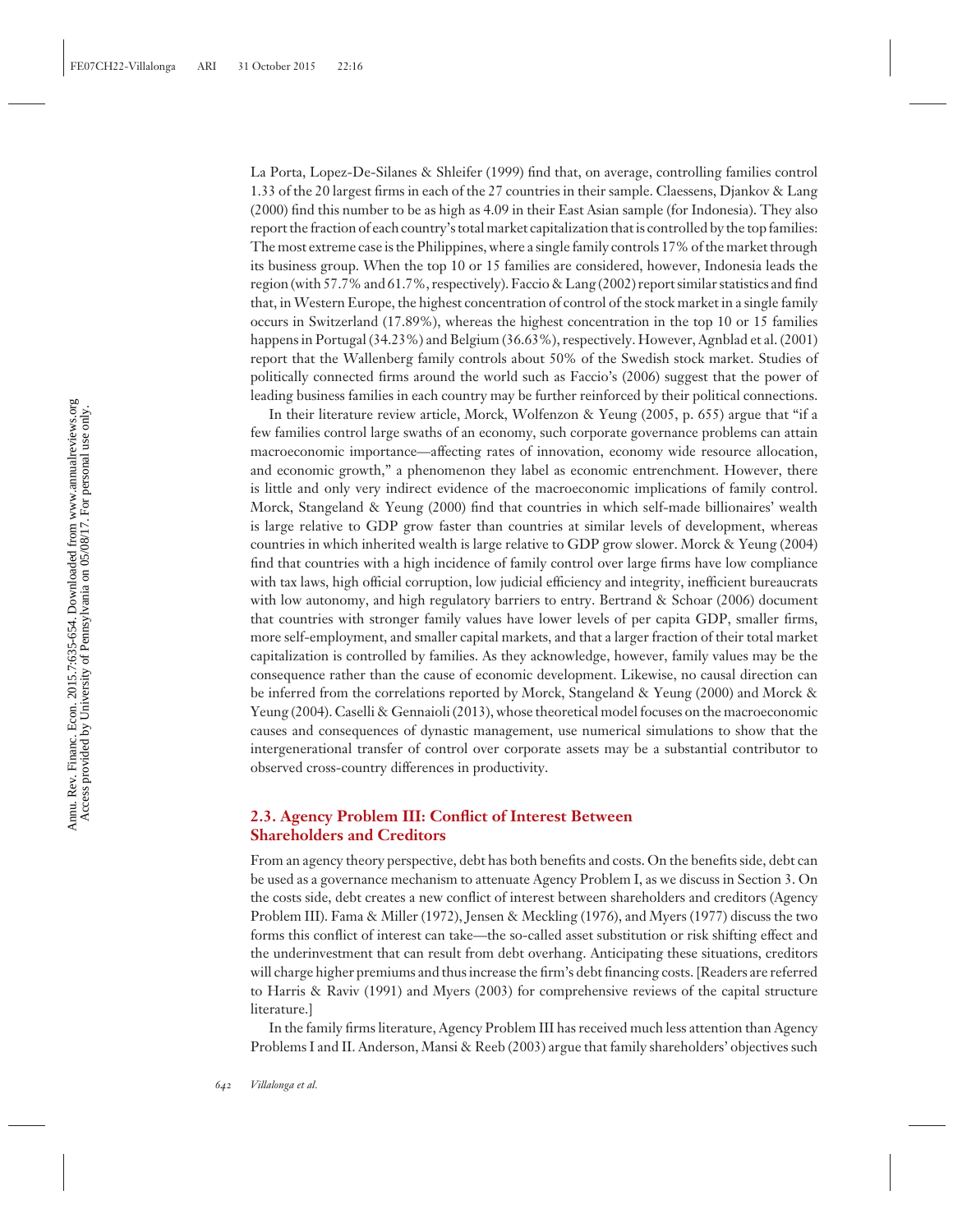as ensuring the long-term survival of the firm, preserving the family's reputation, and keeping the firm in the family, together with the undiversified nature of their holdings in the firm that results from those objectives, make controlling families more likely to maximize firm value as a whole rather than shareholder value. Thus, the divergence of interests between shareholders and creditors will be less severe in family firms than in nonfamily firms. Consistent with this view, they find that founding family ownership is associated with significantly lower costs of debt. However, consistent with the findings in Villalonga & Amit (2006), they also find that this cost advantage is attenuated when the family firm is run by a descendant-CEO but not by a founder-CEO.

The amount of debt held by family firms relative to nonfamily firms—a necessary condition for the existence of Agency Problem III and another indication of the potential magnitude of the conflict—is unclear. On the one hand, families' desire to avoid dilution in their equity stake and their lower cost of debt would suggest they might have higher levels of debt relative to nonfamily firms. On the other hand, the same unique family objectives that make their incentives more aligned with those of creditors (concern with long-term survival and reluctance to share control with, or accountability to, outside capital providers in general—equity or debtholders) would suggest that they should be less leveraged. Perhaps not surprisingly, the evidence on this point is mixed: The survey of private family businesses by the MassMutual Financial Group (2003) shows that more than 25% of respondents report no debt other than payables, and another 30.3% have debt levels between 1% and 30% of (book) equity. Villalonga & Amit (2006) find that Fortune 500 family firms are significantly less leveraged than their peers. Anderson & Reeb (2003a,b) find that S&P 500 family firms are also less leveraged than their peers but not significantly so; Anderson, Mansi & Reeb (2003) find that they are more leveraged, but again not significantly so. Wiwattanakantang (1999) and Ugurlu (2000) find family firms to be relatively more leveraged in Thailand and Turkey, respectively. Gonzalez et al. (2013) show that the family's participation ´ in the board is negatively associated with debt levels in Colombia. Villalonga & Amit (2010) and Gonzalez et al. (2013) find that debt levels are contingent on how families are involved in their ´ firms. Ellul, Guntay & Lel (2007) find that family firms' cost of debt relative to nonfamily firms is negatively related to the degree of investor protection. D'Aurizio, Oliviero & Romano (2015) and Stacchini & Degasperi (2015) find that credit to Italian family firms during the 2007–2009 financial crisis contracted significantly less sharply than that to nonfamily firms, and that the ex-post performance of the (cheaper) loans extended to family firms is superior to that of their peers. Altogether, the empirical evidence about Agency Problem III in family firms suggests that family shareholders' incentives are better aligned with those of creditors than of other types of shareholders, which gives them better and cheaper access to credit.

It is worth noting that both Anderson, Mansi & Reeb (2003) and Ellul, Guntay & Lel (2007) find that nonfamily blockholdings have no significant impact on the agency cost of debt. This result confirms the evidence from studies of Agency Problems I and II (and of course Agency Problem IV) that families are a very unique type of controlling shareholder, with different objectives and behaviors compared to other types of shareholders, both large and small. As a result, there are important differences, both qualitative and quantitative, in these firms' exposure to agency problems relative to other firms.

#### **2.4. Agency Problem IV: Conflict of Interest Between Family Shareholders and Family Outsiders**

In addition to the three agency problems listed above, to which family firms are not immune, family firms are potentially subject to an additional conflict of interest between the family at large, which can be thought of as a superprincipal, and family shareholders, who in this case act as agents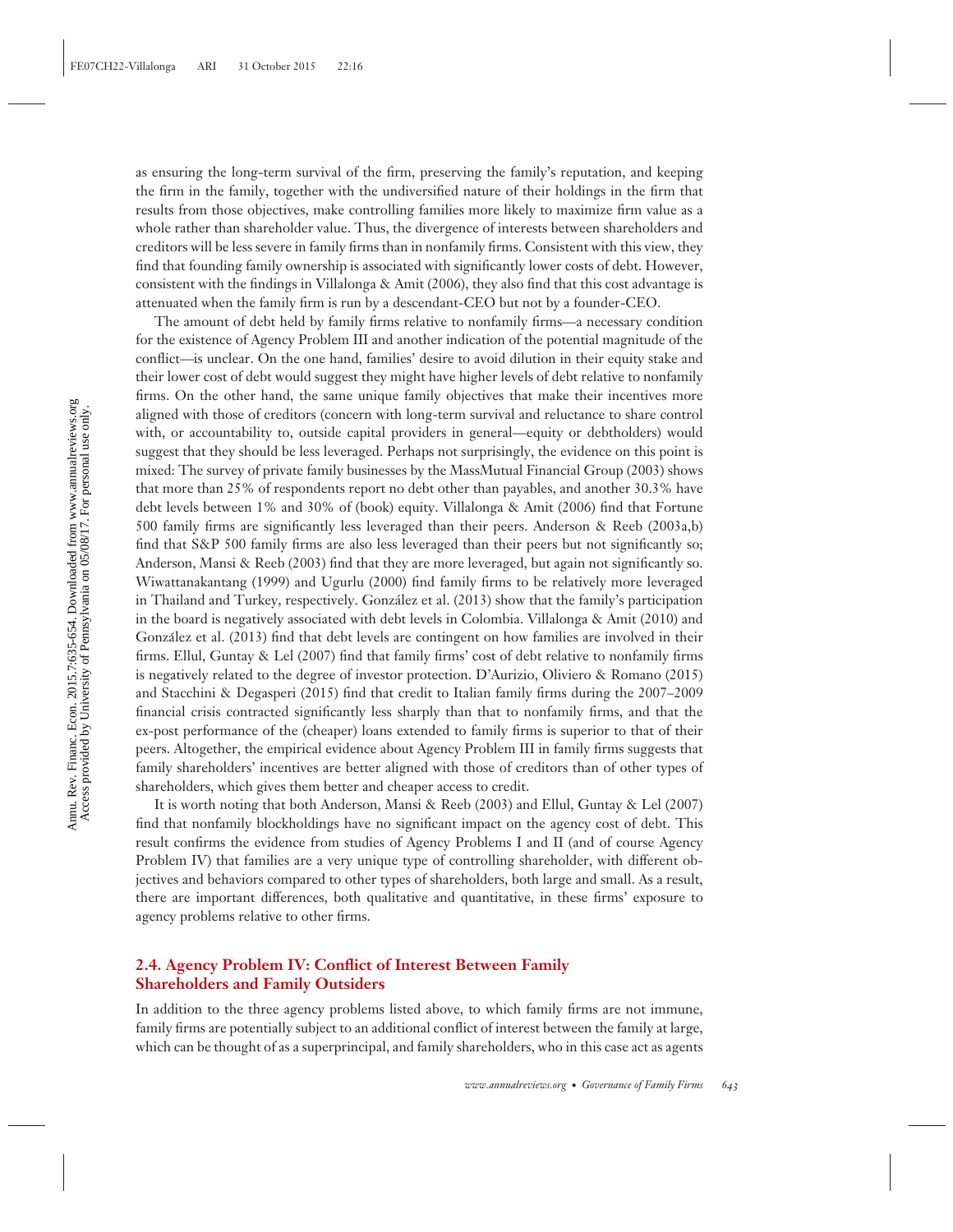for them (Agency Problem IV). As agents of the family to which they belong, family shareholders are for instance entrusted with preserving and enhancing the family legacy (a key objective of the principals), given that the family firm, over which shareholders are delegated control by the family, is central to that legacy.

We conceptualize the family as the superprincipal in a multi-tier agency structure (versus, for instance, another stakeholder like customers or suppliers) for several reasons. First, such multi-tier agency structures commonly arise in concentrated ownership structures, not just in family firms. In state-owned firms, for instance, the government, as shareholder, is the manager's principal, but it is also, in turn, an agent for the public it is supposed to represent. In firms whose controlling owners are banks or other corporations, the ultimate shareholders of those banks or corporations are the superprincipals whose representatives (e.g., members of the firm's board of directors) are agents for them but principals with respect to the firm's managers. In firms whose ownership is concentrated in institutions such as mutual funds or private equity funds, the mutual fund managers (or the private equity fund's general partners) act as principals for the firm's managers but as agents for their respective groups of investors (the mutual fund's shareholders or the private equity fund's limited partners).

Second, just like shareholders have the power to appoint the managers who act as agents for them, it is the family that, subject to the limits of the law, appoints a subset of its members as shareholders to perform certain tasks on its behalf. This principal-agent relationship is perhaps most obvious for second- or later-generation family firms, in which the previous generation chooses which family members can and will be their successor shareholders through gifts, inheritance, sales, or other forms of transfer. But these transfers can also take place within a given generation, including the founder's (e.g., between spouses or siblings). It is also the family at large that, through various types of contracts (family constitutions, prenuptial agreements, wills, etc.), often decides who among its members and under what conditions will be excluded from the shareholder group. Thus, from the moment the transferee receives his or her shares, a contractual relationship is established—implicitly or explicitly—not just with the transferor but with the family at large.

Third, as in any agency relationship, the goals of principal and agent may diverge. The family's objective function often includes a wide range of goals such as preserving the family's legacy and reputation; implementing the family's values, mission, and vision; protecting the family name (which may be the same as the firm's); maintaining family unity and harmony; minimizing conflict; maximizing what Gómez-Mejía et al. (2007) call socioemotional wealth; preserving the corporate culture created by the founder; procuring employment for family members; helping out the community; protecting the environment; and other goals for which the family firm is instrumental. Family shareholders, being part of the larger family group, are likely to share some or all of their principal's objectives, but they are also likely to have some objectives of their own that may conflict with those of the family at large—e.g., maximizing financial returns, increasing distributions (which may limit firm growth), or having liquidity and exit options (perhaps at the expense of losing control of the family firm).

#### **3. GOVERNANCE MECHANISMS IN FAMILY FIRMS**

A wide range of governance mechanisms can be used to mitigate one or more of the traditional agency problems in corporations: ownership concentration, boards of directors, executive compensation, reduction of free cash flow through debt or dividends, corporate takeovers, dual-class unifications, and legal (or regulatory) investor protection. In addition, in family firms, a unique set of mechanisms exists to alleviate the agency problem between families and their representative shareholders: family assemblies, family councils, shareholders' or owners' councils,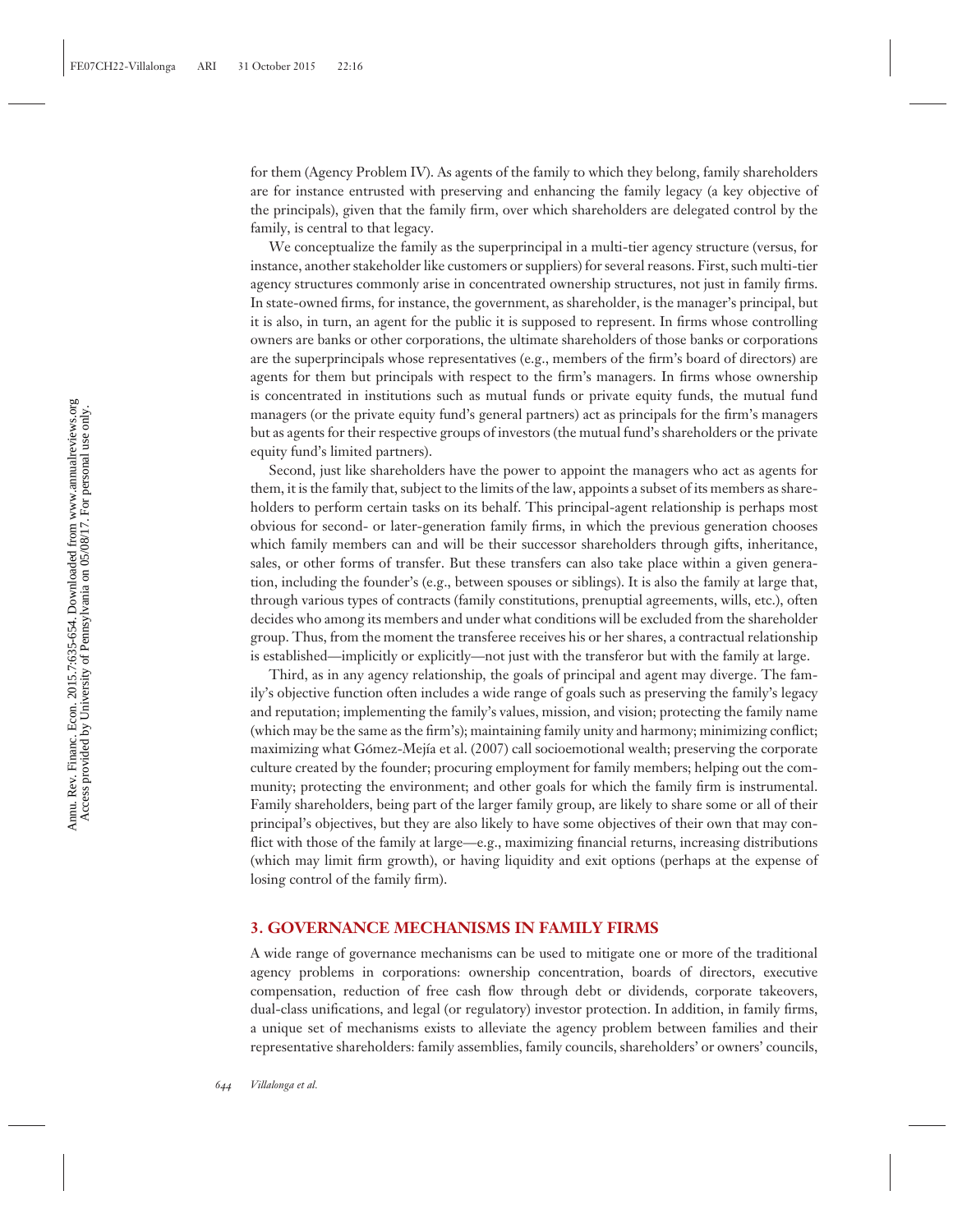family constitutions, and shareholders' agreements. Although each of these mechanisms has been designed to address a specific agency problem among the four we have discussed, they often have an effect on one of more of the other three problems, as we discuss below.

#### **3.1. Ownership Concentration**

The literature on corporate governance has traditionally considered two versions of ownership concentration as a way to alleviate Agency Problem I: managerial ownership and outside blockholder ownership. Managerial ownership addresses the root cause of the problem by aligning the interests of the managers with those of their (fellow) owners. Outside blockholder ownership seeks to alleviate the problem through better monitoring of managers by large shareholders who, unlike small ones, have the incentives and ability to do so. As discussed in the previous section, both forms of ownership concentration are inherent to family firms, and hence we will not discuss them again as mechanisms. As explained in detail above, ownership concentration in general, and in the hands of family shareholders (and/or managers) in particular, alleviates two conflicts (Agency Problems I and III) at the expense of aggravating two others (Agency Problems II and IV).

One variation of this mechanism that merits further discussion, however, is the presence of multiple blockholders—nonfamily blockholders in the case of family firms. These blockholders have the power and incentives to monitor and discipline not only managers but also family shareholders, whose control they have the ability to contest. They can also form coalitions with the family to increase their joint control (e.g., above a majority threshold), which, as Bennedsen & Wolfenzon (2000) show theoretically, can be an optimal choice for founders. In Gomes & Novaes's (2005) model, the positive governance role of shared control stems not only from reduced ex-ante incentives to appropriate private benefits but also from ex-post bargaining problems among controlling shareholders that raise the cost of such behaviors. Through either channel, nonfamily blockholders in family firms can therefore mitigate both Agency Problems I and II. In doing so, however, they are likely to exacerbate Agency Problems III and IV, because they are likely to steer family shareholders away from their family's intrinsic objectives, many of which make family shareholders better aligned with debtholders.

Faccio, Lang & Young (2001) document that dividend rates are higher in Europe than in Asia, where there are multiple large shareholders, suggesting that they dampen small shareholder expropriation in Europe but exacerbate it in Asia. Villalonga (2011a) discusses the benefits and costs for family shareholders of sharing control with different types of equity partners such as private equity partners or joint venture partners. Several studies provide empirical evidence of the benefits of voting coalitions among large shareholders: Volpin (2002) and Gianfrate (2007) for Italy; Maury & Pajuste (2005) for Finland; Jara-Bertin, López-Iturriaga & López-de-Foronda (2008) for Europe; Attig, Guedhami & Mishra (2008) for Asia; Villalonga & Amit (2009) for the United States; and Carvalhal (2012) for Brazil. Only Maury & Pajuste (2005) and Villalonga & Amit (2009) have focused on families as a specific type of blockholders, though. Maury & Pajuste (2005) find that the contestability of control is particularly relevant in family firms, but its effect is contingent on the type of nonfamily blockholder: If the blockholder is another family, it has an incentive to collude with the largest shareholder and to expropriate minority shareholders. If it is an institutional investor, however, it has greater incentives for monitoring family shareholders.

Villalonga & Amit (2009) report on the identity and importance of nonfamily blockholders in US corporations and find that they have a negative impact on both family and nonfamily firms, which is particularly pronounced in founder-controlled firms. Voting agreements between family and nonfamily blockholders are uncommon (only 15 out of 210 family firms have one) but have a positive effect on firm performance.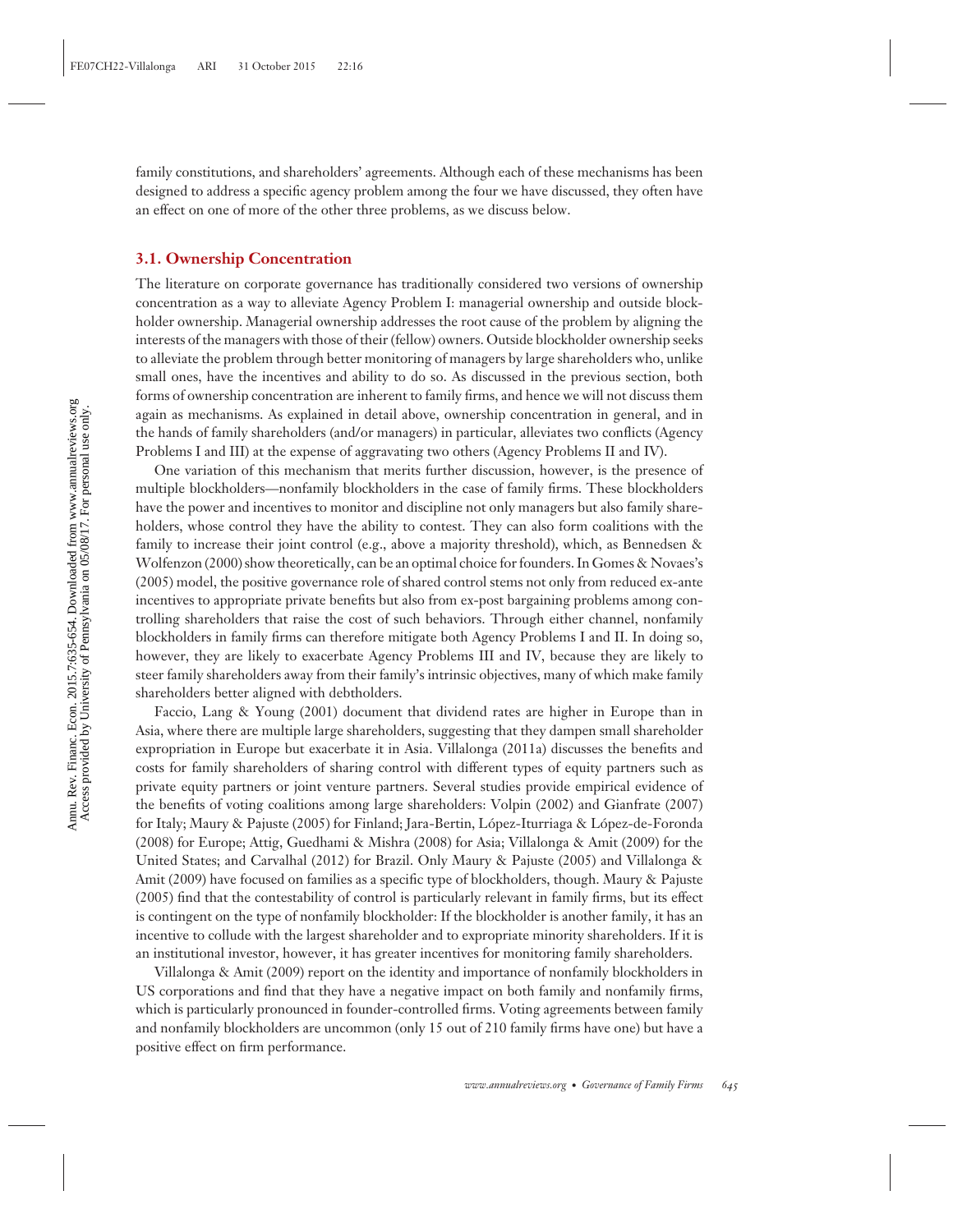#### **3.2. Boards of Directors**

The common apex of corporate governance systems is some form of board of directors (Fama & Jensen 1983). Although usually portrayed as a mechanism to mitigate Agency Problem I, a board can simultaneously alleviate other agency problems as well. Just like boards should protect shareholders from managerial power abuses by virtue of their ability and responsibility to monitor and discipline managers, they can protect noncontrolling shareholders from expropriation by controlling shareholders, thereby ameliorating Agency Problem II. (Of course, the latter requires that the board itself be not fully controlled by the controlling shareholder, which is why in many countries minority shareholders are legally entitled to some degree of board representation.) Moreover, in family firms, boards can ameliorate Agency Problem IV, because family board members can improve communication between family shareholders and outside family members (or their representative governance body, the family council) and help align the respective incentives of the two groups.

In spite of their potential to palliate agency problems, boards have received scant attention in the academic literature about family firms (Bettinelli 2011). Consistent with the view that boards can create value by balancing the power of family and nonfamily shareholders, Anderson & Reeb (2004) find a positive relation between board independence and firm performance in US family firms [however, Klein, Shapiro & Young (2005) find the opposite result in their Canadian sample]. Consistent with the view that boards can additionally solve other agency problems, González et al. (2012) find that both family directors and outside directors have a positive influence on firm performance. Andres (2008) also reports a positive impact of family directors; Barontini & Caprio (2006) find the same effect specifically for descendant directors, whereas Li & Srinivasan (2011) find it for founders. Gonzalez et al. (2014b) find that boards dominated by families lead to longer ´ CEO tenures, but CEO turnover shows greater sensitivity to performance, which suggests better supervision of management when family members serve on the board.

Villalonga & Amit (2009) find that in 60% of US family firms, the percentage of family members or family representatives on the board exceeds not only the family's economic ownership but also its voting control by an average difference of 10%. They find this disproportionate board representation to be the most common form of control enhancement in the United States, but one that has no significant impact on firm value. Gonzalez et al. (2014a) find that families' dis- ´ proportionate board representation significantly increases the amount and likelihood of dividend payments.

#### **3.3. Executive Compensation**

Executive compensation can be used as a mechanism to reduce Agency Problem I by offering well-designed contracts that align managers' interests with the owners' ex ante ( Jensen & Murphy 1990). In family firms, compensation of family executives can also potentially reduce the risk of their entrenchment, and hence alleviate Agency Problem II as well.

Gómez-Mejía, Larraza-Kintana & Makri (2003) and Carrasco-Hernández & Sánchez-Marín (2007) find that family CEOs receive lower total pay than nonfamily managers but higher risk protection. Based on these findings, Combs et al. (2010) propose that family CEOs act like stewards, accepting lower pay in exchange for greater job security. This view is in line with Sraer & Thesmar's (2007) arguments and evidence from France showing that family-managed firms provide their workers with long-term implicit insurance contracts, which allow them to pay lower wages for better skills and thus attain higher levels of labor productivity. However, Combs et al. (2010) find that family CEO compensation is lower when multiple family members are involved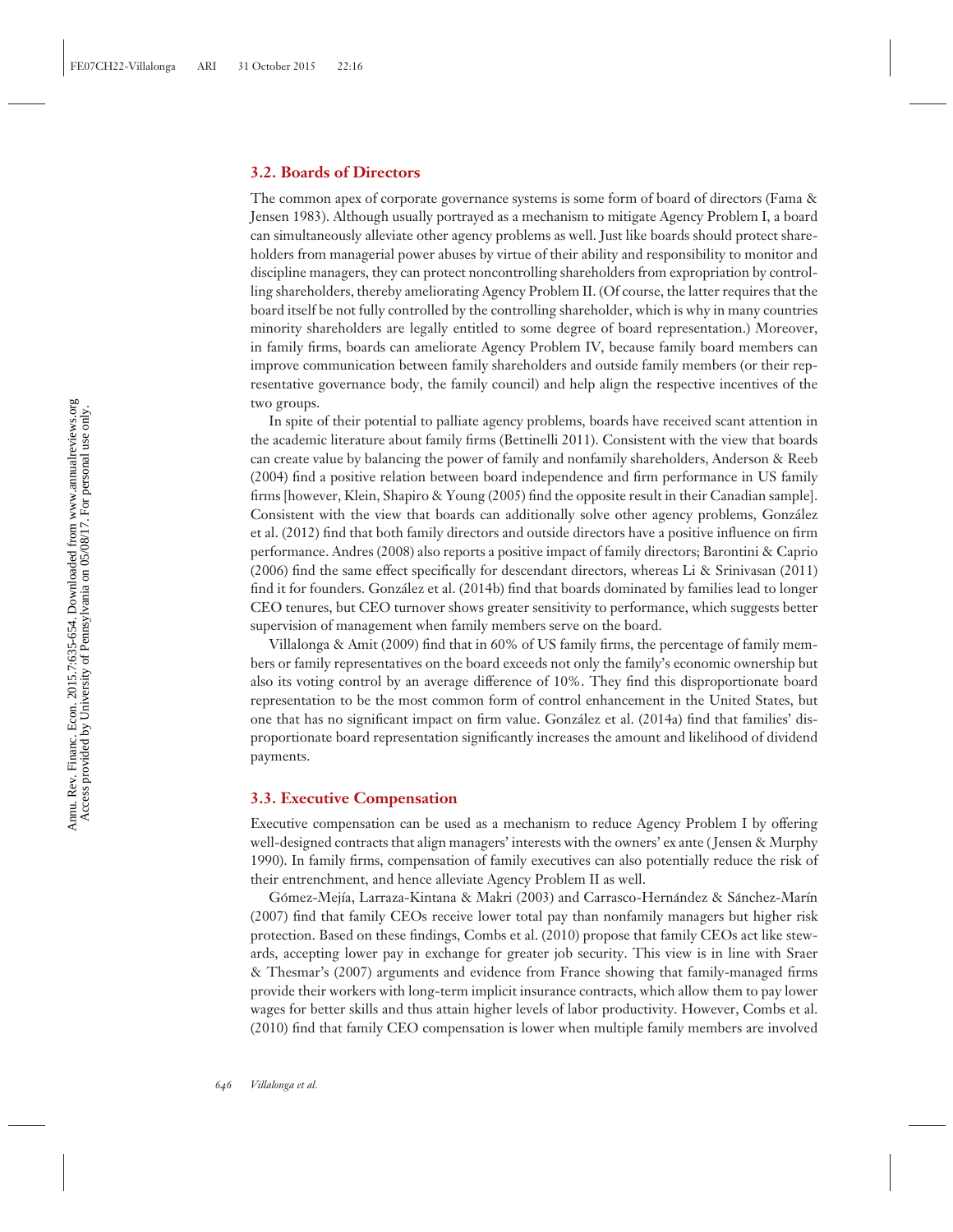but higher when the CEO is the lone family member. Using a sample from 14 European countries, Croci, Gonenc & Ozkan (2012) find further evidence that controlling family shareholders limit family CEOs' total compensation.

#### **3.4. Debt**

Debt can attenuate Agency Problem I through several channels. First, holding constant the dollar value of managerial holdings, the greater the firm's leverage, the greater the manager's share of equity and hence the greater the incentive to align with shareholders ( Jensen & Meckling 1976). Second, higher levels of debt may induce greater effort by managers who want to avoid bankruptcy (Grossman & Hart 1980). Third, because of the commitments derived from debt contracts, which reduce or eliminate the free cash flow available to managers to undertake nonvaluecreating projects, debt financing serves as a useful device to discipline managers ( Jensen 1986). Debt can also ameliorate Agency Problem IV by helping families retain control of their firms. Holding fixed the need to raise external capital, issuing debt lowers the need to raise equity, which dilutes the power of family shareholders and therefore of their family at large.

As reviewed before in our discussion of Agency Problem II, the evidence about the debt level of family firms relative to that of nonfamily firms is mixed, and it suggests that its use in family firms is limited by the families' desire to ensure the long-term survival of their firm. Villalonga (2011b) finds that family firms' financial conservatism served them well during the 2007–2009 crisis, when they fared better than nonfamily firms mainly for this reason.

#### **3.5. Dividend Policy**

Similar to debt, dividend policy can also be used as a mechanism to alleviate Agency Problem I by reducing the free cash flow under managers' control ( Jensen 1986). Faccio, Lang & Young (2001) find that group-affiliated firms in Europe pay higher dividends than in Asia, dampening controlling shareholders' ability to expropriate noncontrolling shareholders. Villalonga & Amit (2006) and Gonzalez et al. (2014a) find that family firms pay significantly lower dividends than ´ nonfamily firms in the United States and Colombia, respectively. Michaely & Roberts (2012) find that listed firms and closely held firms with some level of ownership dispersion have higher payout ratios than wholly owned firms. Altogether, the empirical evidence suggests that families' desire to retain control of their firms weighs heavier in their objectives than liquidity and makes them prone to reinvest a large fraction of their earnings rather than paying them out as dividends. As a result, payout policy does not seem to play a significant role in mitigating agency problems in family firms.

#### **3.6. The Market for Corporate Control**

Manne (1965) argues that an active market for corporate control can serve as a disciplining mechanism for underperforming managers both ex post and ex ante (i.e., the mere threat of takeover would be sufficient to keep managers on their toes). However, several of the intrinsic characteristics of family firms we have reviewed insulate them to a large degree from the market's discipline: high ownership concentration, use of control-enhancing mechanisms, and managerial entrenchment.

Villalonga & Amit (2006) find that family firms fare better than nonfamily firms on Gompers, Ishii & Metrick's (2003) Governance Index, which is largely a count of antitakeover provisions. As Gompers, Ishii & Metrick (2010, p. 1052) note, however, their previous study and all subsequent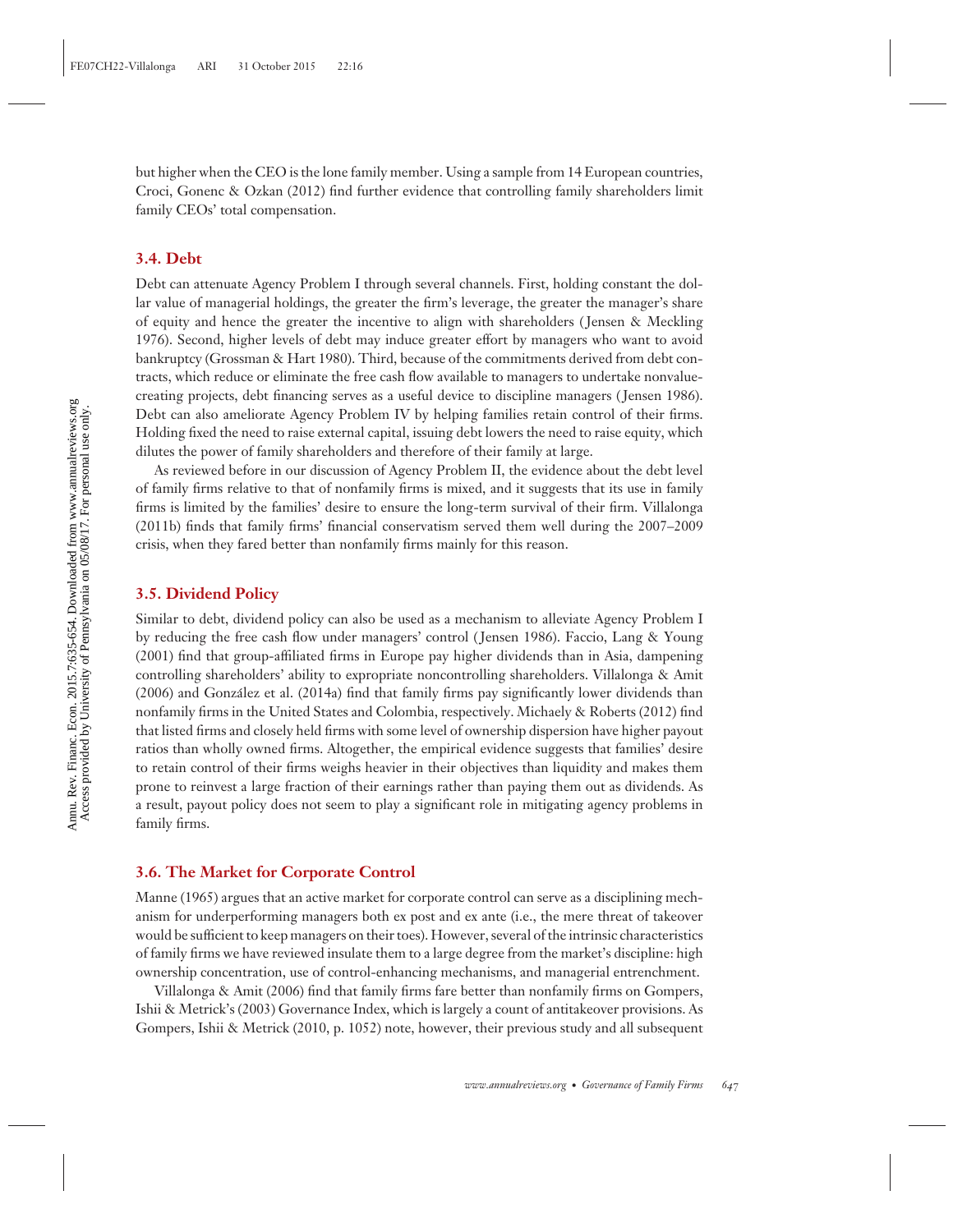ones based on their measure "have ignored the most extreme example of antitakeover protection: dual-class stock." As mentioned before, Villalonga & Amit (2009) show that most dual-class companies are in fact family firms and that, in large US corporations, founding families are the only blockholders whose control rights on average exceed cash-flow rights. Faccio & Lang (2002) report that 17.6% of family firms in their Western European sample have dual-class stock; the percentage is higher than 67% for Switzerland and Sweden. In line with Zingales's (1995) theory and evidence that the main driver of voting premiums is the likelihood of a control contest, the negative impact of dual-class stock on firm value can be attributed not only to the higher severity of Agency Problem II in dual-class firms but also to its obstruction of one of the main protection mechanisms against Agency Problem I. On the other hand, this insulation facilitates a greater alignment of interests between family shareholders and family outsiders, thereby reducing Agency Problem IV.

Caprio, Croci & Del Giudice (2011) find that ownership concentration limits the ability of family firms to participate in acquisitions as bidders and targets. Feldman, Amit & Villalonga (2014) find that family firms are less likely than nonfamily firms to undertake divestitures, especially when there is a family CEO, because such transactions may reflect negatively on, or even reverse, a predecessor's strategic decisions.

#### **3.7. Dual-Class Unifications**

Given that dual-class stock increases the likelihood of Agency Problems I and II, one obvious mechanism that can be used to counter both effects is to unify the multiple classes of stock (i.e., declassify the share structure in dual-class firms). Pajuste (2005) documents that these unifications have become increasingly common in continental Europe and finds that, as expected, firm value increases after the unification. Amoako-Adu & Smith (2001) and Arugaslan (2007) report similar findings from Canada and the United States, respectively.

However, because shares of the class(es) with superior voting or board control rights typically carry a control premium, besides the value increase that results from palliating agency problems there is likely to be a value transfer from the superior-class shareholders to the inferior-class shareholders. To make up for the value transfer, in companies that undergo these unifications the family or other insiders holding the superior-voting shares may load up on the inferior-voting ones before announcing the unification (Bigelli, Mehrotra & Rau 2007). Sometimes they are explicitly compensated for the value of their voting rights in cash, stock, or options (Hauser & Lauterbach 2004).

#### **3.8. Legal Investor Protection**

Shleifer & Vishny (1997, p. 769) argue that "if small investors are to be attracted to the business of financing companies, they *...* require some legal protection against expropriation by both the managers and the large investors." Coffee (1999) echoes their argument. There is significant empirical evidence for these claims (e.g., La Porta et al. 1997, 1998, 2002), although very little that is specific to family firms. Maury (2006) finds that family control intensifies conflicts between the family and minority shareholders when control is high and shareholder protection is low. Amit et al. (2015) find that the effects of family ownership, control, and management on firm value are contingent on the degree of institutional efficiency. The implications of this evidence are twofold: First, agency problems can be addressed to some degree by increasing legal protection of minority investors; second, as suggested by Enriques & Volpin (2007), the actual enforcement of the law may be the most effective tool to prevent specific forms of expropriation.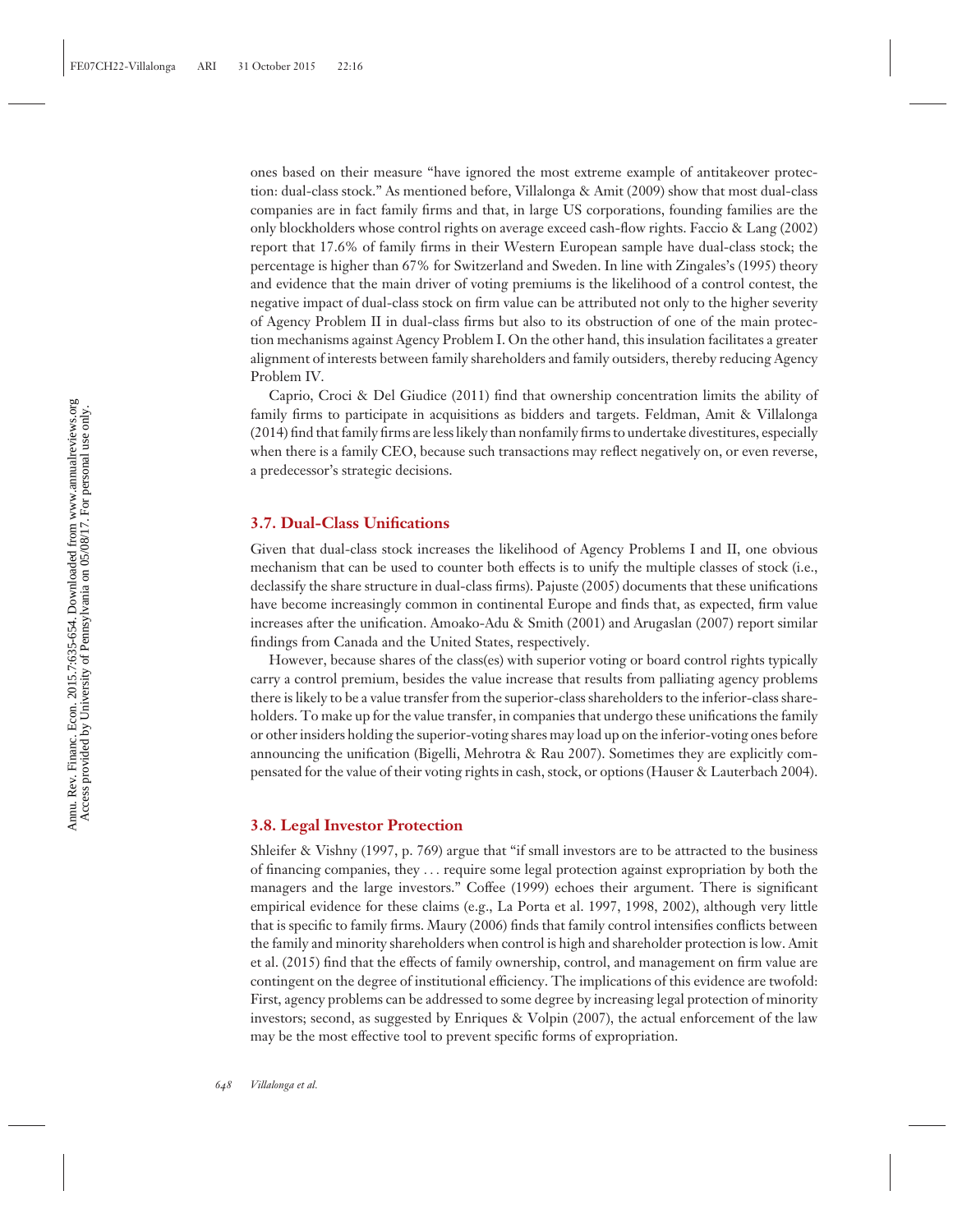#### **3.9. Family Governance Mechanisms**

In addition to the governance mechanisms discussed above, which are available to family and nonfamily firms alike, business families use a range of mechanisms to govern themselves and their relationship with the family firm. These mechanisms serve to clarify the demands and rewards that arise from this relationship; articulate and communicate the family's mission, vision, values, and objectives; manage family conflict; and build trust and facilitate effective communication within the family and between the family and the firm (Davis 2007, Gersick & Feliu 2014). They also enable coordinated decision making about the broader family enterprise, which, in addition to the firm, may include other entities such as a family office or a family foundation, as well as other assets and activities shared by the family (Amit & Villalonga 2013, Davis 2007). Although the financial economics literature has taken no notice of these mechanisms so far, we introduce them briefly in this review because they can help mitigate agency conflicts in family firms.

The family assembly and the family council are the two main family governance bodies, akin in corporate governance to the annual shareholders' meeting and the board of directors, respectively. The family assembly is a forum that brings together all business family members over a certain age (e.g., 14 years old), regardless of their relationship to the firm. It usually meets once or twice a year and provides its members with information about the family and the business, sometimes accompanied by basic skills training to help them understand the latter (Davis 2007). The family assembly promotes constructive dialogue about shared family values, vision, and mission. Family assembly meetings often include social activities that build and strengthen family identity, cohesion, trust, and pride (Davis 2007), and they help the family preserve its heritage, culture, norms, and traditions (Amit & Villalonga 2013). Importantly, the family assembly is in charge of electing the family council from among its members and of reviewing and approving the work done by the council on its behalf (Davis 2007).

The family council is the representative work group that organizes meetings and education for the family; drafts rules, policies, and statements for discussion and approval by the family assembly; and is often delegated authority by the family to make decisions on its behalf (Davis 2007). The family council typically coordinates with the company's board to align the objectives of the family and of the shareholders, advising directors on an appropriate decision-making process that safeguards the family's values, needs, and wishes (Lansberg 1988), and subjecting to the board's approval decisions and policies that concern the firm—such as the employment and compensation of family members at the firm or the terms of credit issued by the firm to family members (perhaps secured with their equity). The council also offers a legitimate place to resolve internal family conflicts that may negatively affect a firm's competitiveness (Blumentritt, Keyt & Astrachan 2007). Therefore, the family council serves as the principal mechanism to alleviate Agency Problem IV, but it can also help mitigate Agency Problem II (e.g., by ensuring that only those family members who meet certain qualifications can work as managers in the firm) and Agency Problem I (e.g., by drafting an active ownership policy that limits share ownership to family members who are employed at the firm). It can also further alleviate Agency Problem III by establishing (fair) rules under which family members can act as creditors to the firm (which in the extreme would eliminate the distinction between shareholders and debtholders). Of course, if the board is weak and fails to counterbalance the interests of the family at large with those of the shareholders (family and nonfamily), family governance can worsen many of these problems by formalizing and legitimizing policies that may benefit family outsiders at the expense of the firm and its shareholders.

Instead of, or in addition to, the family council, some business families have a shareholders' or owner's council, which serves as a discussion forum and as the decision-making body regarding policies and agreements that are of sole concern to family shareholders, such as shareholders' agreements and dividend policies to be proposed to the board.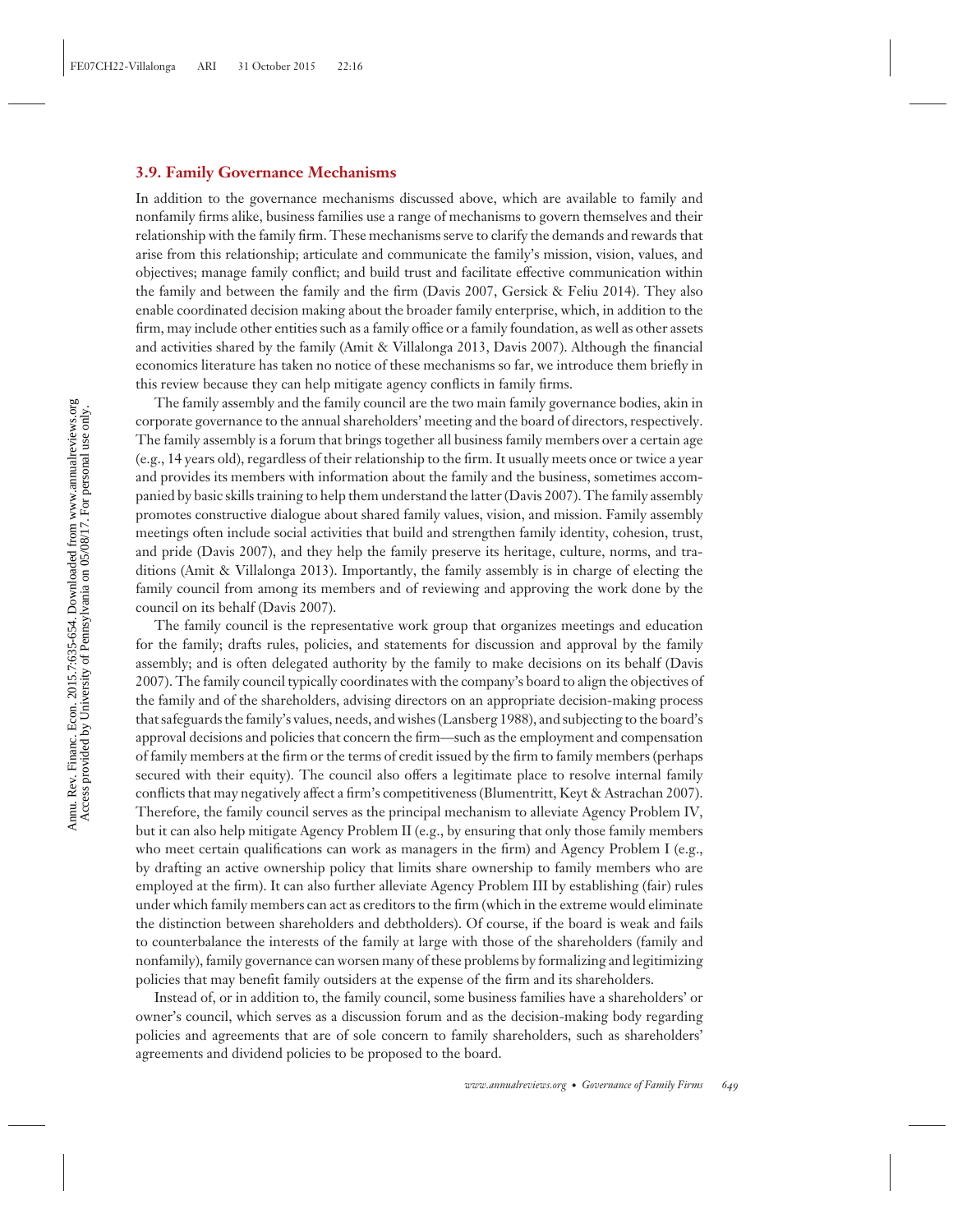The family constitution is a written and morally binding agreement among family members that articulates the family's core values, mission, and vision for itself and the family enterprise (including the family firm), and which defines the policies, rules, and agreements that regulate how the family will relate to the firm—as employees, owners, and family members. The constitution is typically drafted by the family council or ad hoc task forces and is discussed and approved by the broader family assembly. Davis (2002) reviews the topics typically covered by a family constitution. To the extent that the firm and many nonfamily stakeholders are also affected by these rules and policies, many of these topics need to be reviewed and endorsed by the board of directors. Topics that restrict or relate to shareholders' legal property rights over their shares not only require board approval but are also frequently carved out into a separate document—the shareholders' agreement—which, unlike the constitution, is legally binding.

Amit & Perl (2012), Van der Heyden, Blondel & Carlock (2005), and Ward (2010) point out that the effectiveness of family governance mechanisms is critically dependent on the process, even more so than on the actual content, due to the importance of fairness perceptions among family members.

#### **4. SUGGESTED AVENUES FOR FUTURE RESEARCH**

Above we review the financial economics literature about the four agency problems to which family firms are exposed and the solutions to them. We find an important number of papers about the conflicts of interest between shareholders and managers and between controlling (family) shareholders and other shareholders, but much less research analyzing the conflict between shareholders and creditors, and nothing about the conflict between family shareholders and the family at large and about the family governance mechanisms that exist to mitigate this problem. We believe this problem and its solutions deserve more attention from the financial economics field and can bring much-needed rigor to its analysis. More generally, we suggest that future research about corporate governance mechanisms should adopt a holistic view of the agency problems to which family firms are exposed and analyze the repercussions of each mechanism on agency problems beyond the one they were originally designed to solve.

#### **DISCLOSURE STATEMENT**

The authors are not aware of any affiliations, memberships, funding, or financial holdings that might be perceived as affecting the objectivity of this review.

#### **LITERATURE CITED**

- Adams R, Almeida H, Ferreira D. 2009. Understanding the relationship between founder-CEOs and firm performance. *J. Empir. Finance* 16:136–50
- Agnblad J, Berglof E, Hogfeldt P, Svancar H. 2001. Ownership and control in Sweden: strong owners, weak minorities, and social control. In *The Control of Corporate Europe*, ed. F Barca, M Becht, pp. 228–58. London: Oxford Univ. Press
- Amit R, Ding Y, Villalonga B, Zhang H. 2015. The role of institutional development in the prevalence and value of family firms. *J. Corp. Finance* 31:284–305
- Amit R, Perl R. 2012. *Family Governance Report: Sources and Outcomes of Family Conflict*. Philadelphia: Wharton Glob. Fam. Alliance

Amit R, Villalonga B. 2013. *A Primer on Governance of the Family Enterprise*. Geneva: World Econ. Forum

Amit R, Villalonga B. 2014. Financial performance of family firms. In *The SAGE Handbook of Family Business*, ed. L Melin, M Nordqvist, P Sharma, pp. 157–78. London: Sage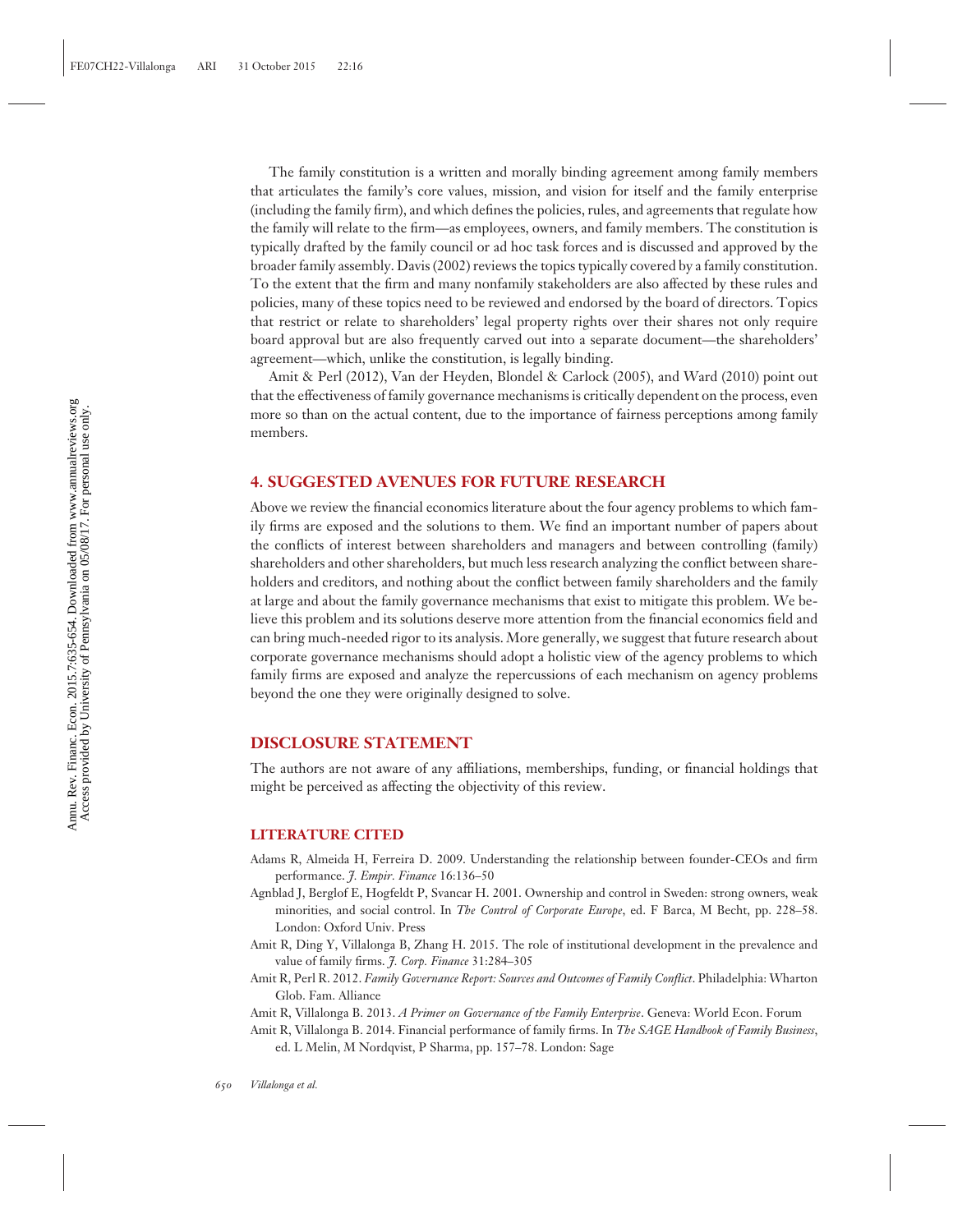- Amoako-Adu B, Smith B. 2001. Dual class firms: capitalization, ownership structure and recapitalization back into a single class. *J. Bank. Finance* 25:1083–111
- Anderson R, Mansi S, Reeb D. 2003. Founding family ownership and the agency cost of debt. *J. Financ. Econ.* 68:263–85
- Anderson R, Reeb D. 2003a. Founding-family ownership and firm performance: evidence from the S&P 500. *J. Finance* 58:1301–27
- Anderson R, Reeb D. 2003b. Founding-family ownership, corporate diversification, and firm leverage. *J. Law Econ.* 46:653–84
- Anderson R, Reeb D. 2004. Board composition: balancing family influence in S&P 500 firms. *Adm. Sci. Q.* 49:209–37
- Andres C. 2008. Large shareholders and firm performance—an empirical examination of founding-family ownership. *J. Corp. Finance* 14:431–45
- Arugaslan O. 2007. *Why are dual class shares unified?* Work. Pap., West. Mich. Univ., Kalamazoo
- Astrachan J, Shanker M. 2003. Family businesses' contribution to the U.S. economy: a closer look. *Fam. Bus. Rev.* 16:211–19
- Attig N, Guedhami O, Mishra D. 2008. Multiple large shareholders, control contests, and implied cost of equity. *J. Corp. Finance* 14:721–37

Barclay M, Holderness C. 1989. Private benefits from control of public corporations. *J. Financ. Econ.* 25:371–95

- Barontini R, Caprio L. 2006. The effect of family control on firm value and performance: evidence from continental Europe. *Eur. Financ. Manag.* 12:689–723
- Barth E, Gulbrandsen T, Schøne P. 2005. Family ownership and productivity: the role of owner-management. *J. Corp. Finance* 11:107–27
- Becht M, Bolton P, Röell A. 2003. Corporate governance and control. In *The Handbook of the Economics of Finance*, Vol. 1A, ed. GM Constantinides, M Harris, R Stulz, pp. 1–109. Amsterdam: Elsevier
- Bennedsen M, Nielsen K, Pérez-González F, Wolfenzon D. 2007. Inside the family firm: the role of families in succession decisions and performance. *Q. J. Econ.* 20:647–91
- Bennedsen M, Wolfenzon D. 2000. The balance of power in closely held corporations. *J. Financ. Econ.* 58:113– 39
- Berle A, Means G. 1932. *The Modern Corporation and Private Property*. Piscataway, NJ: Trans. Publ.
- Bertrand M, Mehta P, Mullainathan S. 2002. Ferreting out tunneling: an application to Indian business groups. *Q. J. Econ.* 117:121–48
- Bertrand M, Schoar A. 2006. The role of family in family firms. *J. Econ. Perspect.* 20:73–96
- Bettinelli C. 2011. Board of directors in family firms: an exploratory study of structure and group process. *Fam. Bus. Rev.* 24:151–69
- Bigelli M, Mehrotra V, Rau R. 2007. *Expropriation through unification: wealth effects of dual class share unifications in Italy.* ECGI Work. Pap. 180-2007, Eur. Corp. Gov. Inst., Brussels
- Blumentritt T, Keyt A, Astrachan J. 2007. Creating an environment for successful nonfamily CEOs: an exploratory study of good principals. *Fam. Bus. Rev.* 20:321–35
- Burkart M, Panunzi F, Shleifer A. 2003. Family firms. *J. Finance* 58:2167–202
- Caprio L, Croci E. 2008. The determinants of the voting premium in Italy: the evidence from 1974 to 2003. *J. Bank. Finance* 32:2433–43
- Caprio L, Croci E, Del Giudice A. 2011. Ownership structure, family control, and acquisition decisions. *J. Corp. Finance* 17:1636–57
- Carrasco-Hernández A, Sánchez-Marín G. 2007. The determinants of employee compensation in family firms: empirical evidence. *Fam. Bus. Rev.* 20:215–28
- Carvalhal A. 2012. Do shareholder agreements affect market valuation? Evidence from Brazilian listed firms. *J. Corp. Finance* 18:919–33
- Caselli F, Gennaioli N. 2013. Dynastic management. *Econ. Inq.* 51:971–96
- Claessens S, Djankov S, Fan J, Lang L. 2002. Disentangling the incentive and entrenchment effects of large shareholdings. *J. Finance* 57:2741–71
- Claessens S, Djankov S, Lang L. 2000. The separation of ownership and control in East Asian Corporations. *J. Financ. Econ.* 58:81–112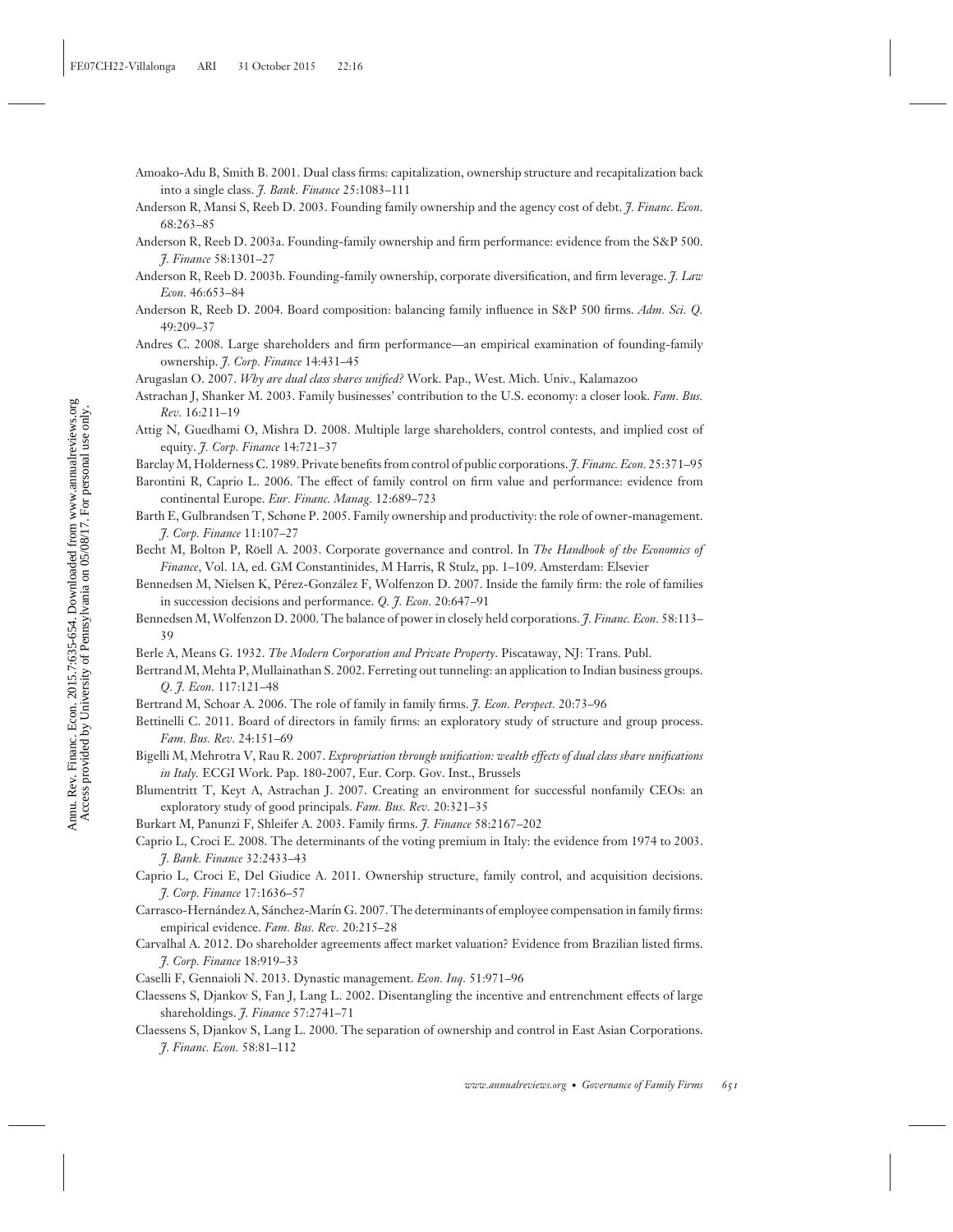- Claessens S, Yurtoglu B. 2013. Corporate governance in emerging markets: a survey. *Emerg. Mark. Rev.* 15:1–33
- Coffee J. 1999. The future as history: the prospects for global convergence in corporate governance and its implications. *Northwest. Univ. Law Rev.* 93:641–707
- Combs J, Penney C, Crook T, Short J. 2010. The impact of family representation on CEO compensation. *Entrep. Theory Pract.* 34:1125–44
- Croci E, Gonenc H, Ozkan N. 2012. CEO compensation, family control, and institutional investors in continental Europe. *J. Bank. Finance* 36:3318–35
- Cucculelli M, Micucci G. 2008. Family succession and firm performance: evidence from Italian family firms. *J. Corp. Finance* 14:17–31
- D'Aurizio L, Oliviero T, Romano L. 2015. Family firms, soft information and bank lending in a financial crisis. *J. Corp. Finance* 33:279–92
- Davis J. 2002. *The Family Constitution Handbook*. Cambridge, MA: Cambridge Fam. Enterp. Group Advisors to Family Enterprise
- Davis J. 2007. *Governance of the business family*. Harv. Bus. Sch. Note 807-020, Boston
- DeAngelo H, DeAngelo L. 1985. Managerial ownership of voting rights: a study of public corporations with dual classes of common stock. *J. Financ. Econ.* 14:33–69
- Dyck A, Zingales L. 2004. Private benefits of control: an international comparison. *J. Finance* 59:537–600
- Ellul A, Guntay L, Lel U. 2007. *External governance and debt agency costs of family firms*. Fed. Reserve Int. Finance Discuss. Pap. 908, Board Gov. Fed. Reserve Syst., Washington, DC
- Enriques L, Volpin P. 2007. Corporate governance reforms in continental Europe. *J. Econ. Perspect.* 21:117–40 Faccio M. 2006. Politically connected firms. *Am. Econ. Rev.* 96:369–86
- Faccio M, Lang L. 2002. The ultimate ownership of Western European corporations. *J. Financ. Econ.* 65:365– 95
- Faccio M, Lang L, Young L. 2001. Dividends and expropriation. *Am. Econ. Rev.* 91:54–78
- Fahlenbrach R. 2009. Founder-CEOs, investment decisions, and stock market performance. *J. Financ. Quant. Anal.* 44:439–66
- Fama E, Jensen M. 1983. Agency problems and residual claims. *J. Law Econ.* 26:327–49
- Fama E, Miller M. 1972. *The Theory of Finance*. Hinsdale, IL: Holt Rinehart & Winston
- Feldman E, Amit R, Villalonga B. 2014. Corporate divestitures and family control. *Strat. Manag. J.* doi: 10.1002/smj.2329
- Friedman E, Johnson S, Mitton T. 2003. Propping and tunneling. *J. Comp. Econ.* 31:732–50
- Gersick K, Feliu N. 2014. Governing the family enterprise: practices, performance and research. In *The SAGE Handbook of Family Business*, ed. L Melin, M Nordqvist, P Sharma, pp. 196–225. London: Sage
- Gianfrate G. 2007. What do shareholders' coalitions really want? Evidence from Italian voting trusts. *Corp. Gov. Int. Rev.* 15:122–32
- Gomes A, Novaes W. 2005. *Sharing of control as a corporate governance mechanism*. PIER Work. Pap. 01-029, Penn Inst. Econ. Res., Univ. Pa., Philadelphia
- Gómez-Mejía L, Haynes K, Núñez-Nickel M, Jacobson K, Moyano-Fuentes H. 2007. Socioemotional wealth and business risk in family-controlled firms: evidence from Spanish olive oil mills. *Adm. Sci. Q.* 52:106–37
- Gómez-Mejía L, Larraza-Kintana M, Makri M. 2003. The determinants of executive compensation in familycontrolled public corporations. *Acad. Manag. J.* 46:226–37
- Gompers P, Ishii J, Metrick A. 2003. Corporate governance and equity prices. *Q. J. Econ.* 118:107–55
- Gompers P, Ishii J, Metrick A. 2010. Extreme governance: an analysis of dual-class firms in the United States. *Rev. Financ. Stud.* 23:1051–88
- González M, Guzmán A, Pombo C, Trujillo M-A. 2012. Family firms and financial performance: the cost of growing. *Emerg. Mark. Rev.* 13:626–49
- González M, Guzmán A, Pombo C, Trujillo M-A. 2013. Family firms and debt: risk aversion versus risk of losing control. *J. Bus. Res.* 66:2308–20
- González M, Guzmán A, Pombo C, Trujillo M-A. 2014a. Family involvement and dividend policy in closely held firms. *Fam. Bus. Rev.* 27:365–85
- González M, Guzmán A, Pombo C, Trujillo M-A. 2014b. The role of family involvement on CEO turnover: evidence from Colombian family firms. *Corp. Gov. Int. Rev.* 23:266–84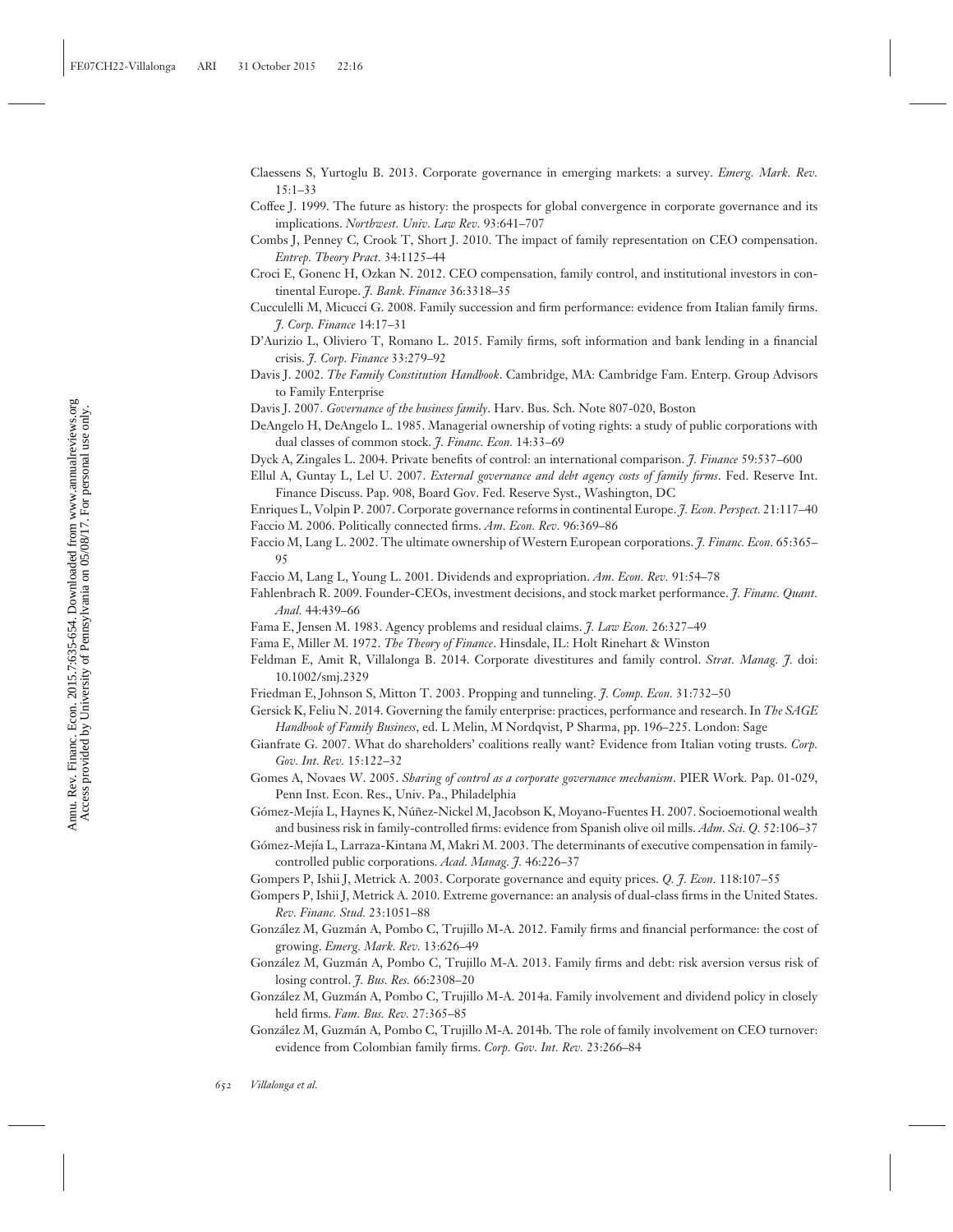- Grossman S, Hart O. 1980. Takeover bids, the free-rider problem, and the theory of the corporation. *RAND J. Econ.* 11:42–64
- Harris M, Raviv A. 1991. The theory of capital structure. *J. Finance* 46:297–355
- Hauser S, Lauterbach B. 2004. The value of voting rights to majority shareholders: evidence from dual-class stock unifications. *Rev. Financ. Stud.* 17:1167–84
- Holderness C, Sheehan D. 1988. The role of majority shareholders in publicly held corporations: an exploratory analysis. *J. Financ. Econ.* 20:317–46
- Jara-Bertin M, López-Iturriaga F, López-de-Foronda O. 2008. The contest to the control in European family firms: how other shareholders affect firm value. *Corp. Gov. Int. Rev.* 16:146–59
- Jensen M. 1986. Agency costs of free cash flow, corporate finance, and takeovers. *Am. Econ. Rev.* 76:323–29
- Jensen M, Meckling W. 1976. Theory of the firm: managerial behavior, agency costs and ownership structure. *J. Financ. Econ.* 3:305–60
- Jensen M, Murphy K. 1990. Performance pay and top-management incentives. *J. Polit. Econ.* 98:225–64
- Jetha H. 1993. *The Industrial Fortune 500 study*. Work. Pap., Loyola Univ., Chicago
- Johnson S, La Porta R, Lopez-de-Silanes F, Shleifer A. 2000. Tunneling. *Am. Econ. Rev.* 90:22–27
- Klein P, Shapiro D, Young J. 2005. Corporate governance, family ownership and firm value: the Canadian evidence. *Corp. Gov. Int. Rev.* 13:769–84
- Lansberg I. 1988. The succession conspiracy. *Fam. Bus. Rev.* 1:119–43
- La Porta R, Lopez-De-Silanes F, Shleifer A. 1999. Corporate ownership around the world. *J. Finance* 54:471– 517
- La Porta R, Lopez-De-Silanes F, Shleifer A, Robert V. 1997. Legal determinants of external finance. *J. Corp. Finance* 52:1131–50
- La Porta R, Lopez-De-Silanes F, Shleifer A, Robert V. 1998. Law and finance. *J. Polit. Econ.* 106:1113–55
- La Porta R, Lopez-De-Silanes F, Shleifer A, Robert V. 2002. Investor protection and corporate valuation. *J. Corp. Finance* 57:1147–70
- Lease R, McConnell J, Mikkelson W. 1983. The market value of control in publicly traded corporations. *J. Financ. Econ.* 11:439–71
- Li F, Srinivasan S. 2011. Corporate governance when founders are directors. *J. Financ. Econ.* 102:454–69
- Lins K. 2003. Equity ownership and firm value in emerging markets. *J. Financ. Quant. Anal.* 38:159–84
- Manne H. 1965. Mergers and the market for corporate control. *J. Polit. Econ.* 73:110–20
- MassMutual Financ. Group. 2003. *American Family Business Survey*. Springfield, MA: MassMutual Financ. Group
- Maury B. 2006. Family ownership and firm performance: empirical evidence from Western European corporations. *J. Corp. Finance* 12:321–41
- Maury B, Pajuste A. 2005. Multiple large shareholders and firm value. *J. Bank. Finance* 29:1813–34
- McConaughy D, Walker M, Henderson G Jr, Mishra C. 1998. Founding family controlled firms: efficiency and value. *Rev. Financ. Econ.* 7:1–19
- Mehrotra V, Morck R, Shim J, Wiwattanakantang Y. 2013. Adoptive expectations: rising sons in Japanese family firms. *J. Financ. Econ.* 108:840–54
- Michaely R, Roberts M. 2012. Corporate dividend policies: lessons from private firms. *Rev. Financ. Stud.* 25:711–46
- Morck R, Shleifer A, Vishny R. 1988. Management ownership and market valuation: an empirical analysis. *J. Financ. Econ.* 20:293–315
- Morck R, Stangeland D, Yeung B. 2000. Inherited wealth, corporate control, and economic growth. In *Concentrated Corporate Ownership*, ed. R Morck, pp. 319–382. Chicago: Univ. Chicago Press
- Morck R, Wolfenzon D, Yeung B. 2005. Corporate governance, economic entrenchment, and growth. *J. Econ. Lit.* 43:655–720
- Morck R, Yeung B. 2004. Family control and the rent-seeking society. *Entrep. Theory Pract.* 28:391–409
- Myers S. 1977. The determinants of corporate borrowing. *J. Financ. Econ.* 5:147–76
- Myers S. 2003. Financing of corporations. In *The Handbook of the Economics of Finance*, Vol. 1A, ed. GM Constantinides, M Harris, R Stulz, pp. 215–53. Amsterdam: Elsevier
- Nenova T. 2003. The value of corporate voting rights and control: a cross-country analysis. *J. Financ. Econ.* 68:325–51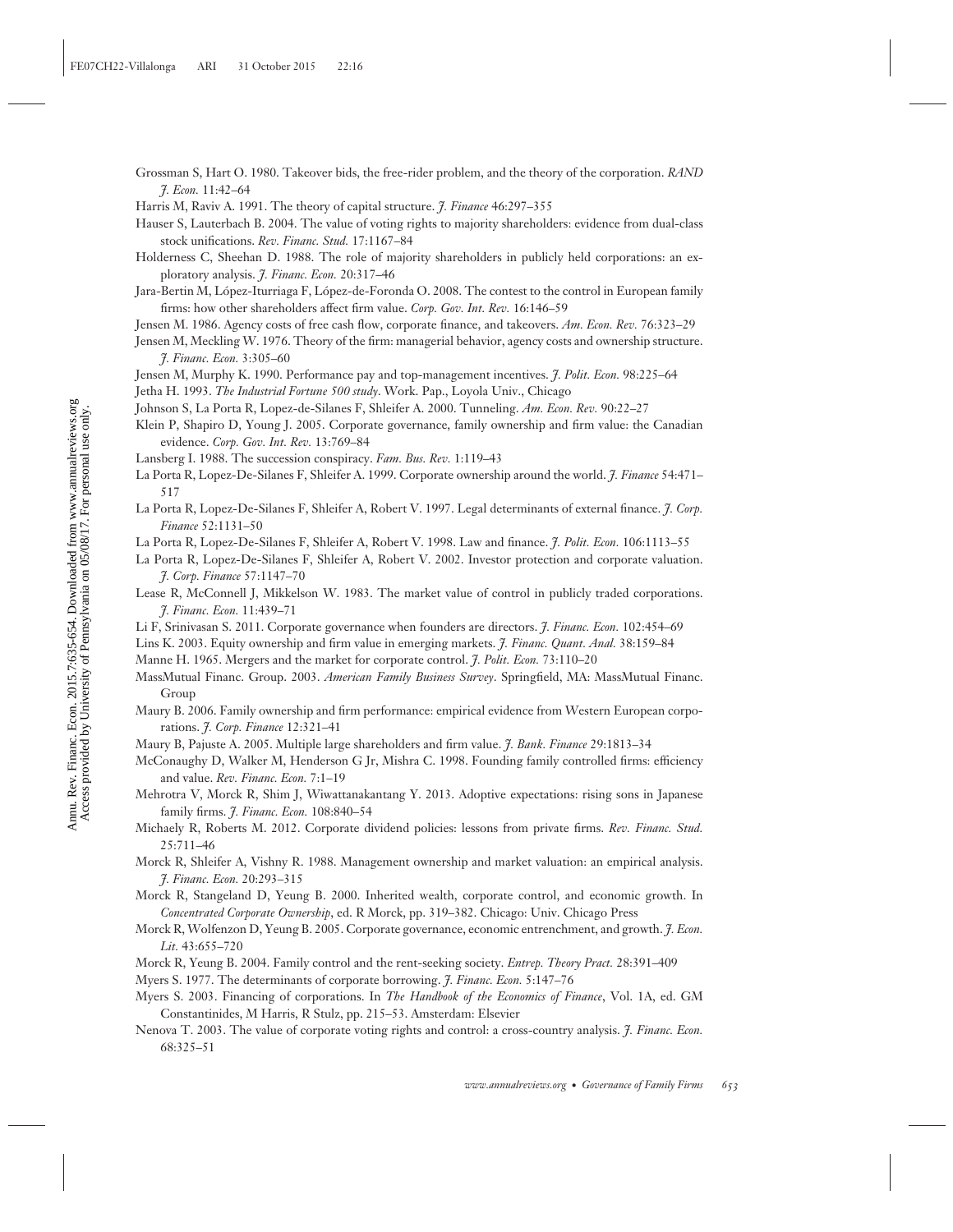- Pajuste A. 2005. *Determinants and consequences of the unification of dual-class shares*. Eur. Cent. Bank Work. Pap. Ser. 465, Eur. Cent. Bank, Frankfurt
- Palia D, Ravid A, Wang C. 2008. Founders versus non-founders in large companies: financial incentives and the call for regulation. *J. Regul. Econ.* 33:55–86

Pérez-González F. 2006. Inherited control and firm performance. Am. Econ. Rev. 96:1559–88

Shanker M, Astrachan J. 1996. Myths and realities: family businesses' contribution to the U.S. economy—a framework for assessing family business statistics. *Fam. Bus. Rev.* 9:107–23

- Shleifer A, Vishny R. 1986. Large shareholders and corporate control. *J. Polit. Econ.* 94:461–88
- Shleifer A, Vishny R. 1997. A survey of corporate governance. *J. Finance* 52:737–83
- Smith B, Amoako-Adu B. 1999. Management succession and financial performance of family controlled firms. *J. Corp. Finance* 5:341–68
- Sraer D, Thesmar D. 2007. Performance and behavior of family firms: evidence from the French stock market. *J. Eur. Econ. Assoc.* 5:709–51
- Stacchini M, Degasperi P. 2015. Trust, family businesses and financial intermediation. *J. Corp. Finance* 33:293– 316
- Stulz R. 1988. Managerial control of voting rights: financing policies and the market for corporate control. *J. Financ. Econ.* 20:25–54
- Tagiuri R, Davis J. 1996. Bivalent attributes of the family firm. *Fam. Bus. Rev.* 9:199–208
- Ugurlu M. 2000. Agency cost and corporate control devices in the Turkish manufacturing industry. *J. Econ. Stud.* 27:566–99
- Van der Heyden L, Blondel C, Carlock R. 2005. Fair process: striving for justice in family business. *Fam. Bus. Rev.* 18:1–21
- Villalonga B. 2011a. *Note on financing growth in family firms*. Harv. Bus. Sch. Note 211–074, Boston
- Villalonga B. 2011b. *Does the value of family control change with economic conditions? Evidence from the 2007–2009 crisis*. Work. Pap., Harv. Bus. Sch., Boston
- Villalonga B, Amit R. 2006. How do family ownership, control and management affect firm value? *J. Financ. Econ.* 80:385–417
- Villalonga B, Amit R. 2009. How are U.S. family firms controlled? *Rev. Financ. Stud.* 22:3047–91
- Villalonga B, Amit R. 2010. Family control of firms and industries. *Financ. Manag.* 39:863–904
- Volpin P. 2002. Governance with poor investor protection: evidence from top executive turnover in Italy. *J. Financ. Econ.* 64:61–90
- Ward J. 2010. *The family constitution: It's the process that counts, not the content.* Kellogg Sch. Manag. Tech. Note KEL 601, Northwest. Univ., Evanston, IL
- Wiwattanakantang Y. 1999. An empirical study on the determinants of the capital structure of Thai firms. *Pac.-Basin Financ. J.* 7:371–403
- Zingales L. 1995. What determines the value of corporate votes? *Q. J. Econ.* 110:1047–73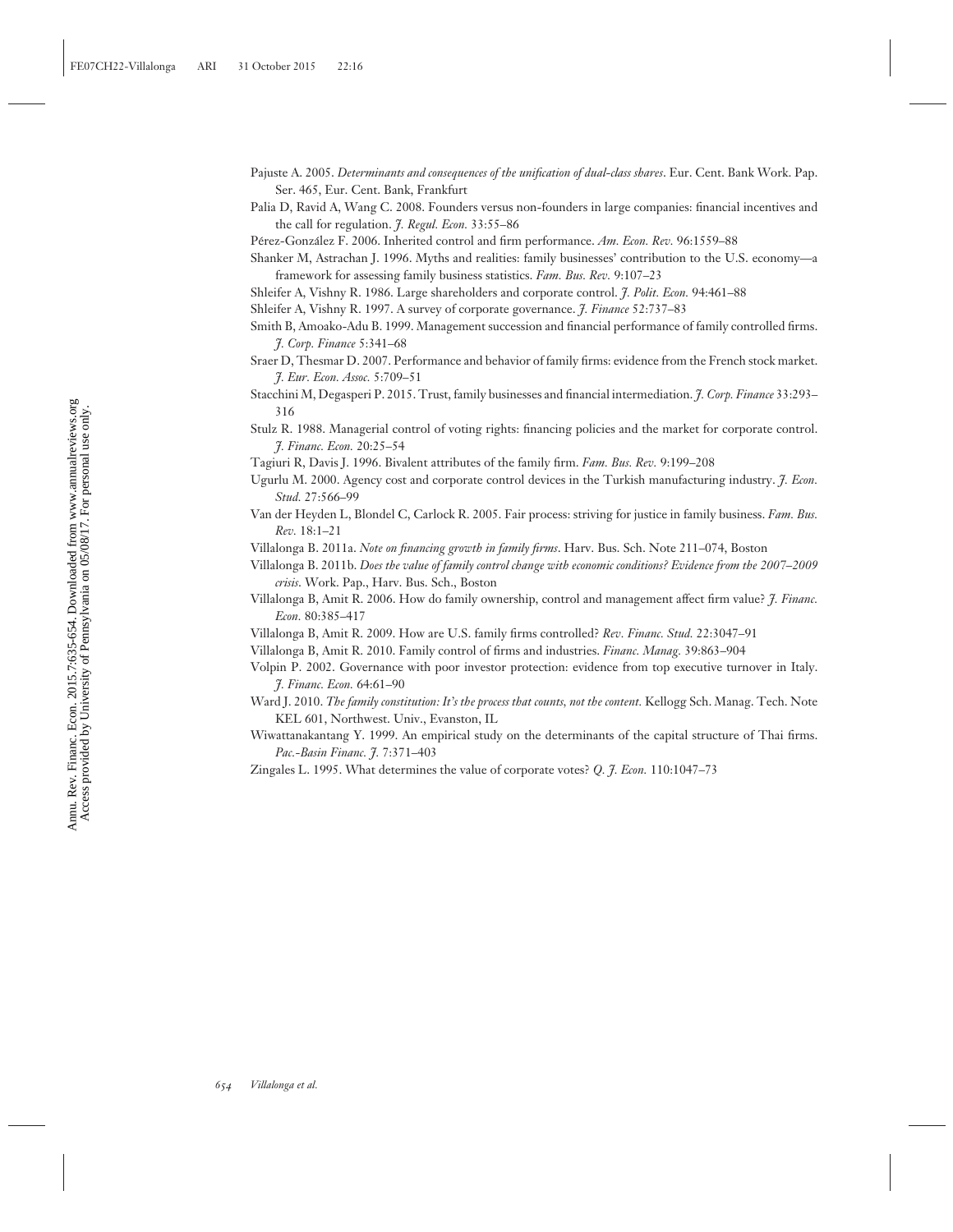# $\mathbb{A}$

**Annual Review of Financial Economics**

### Contents Volume 7, 2015

| Finance, Theoretical and Applied                                                                                                                                                      |  |
|---------------------------------------------------------------------------------------------------------------------------------------------------------------------------------------|--|
| Consumption-Based Asset Pricing, Part 1: Classic Theory and Tests,<br>Measurement Issues, and Limited Participation<br>Douglas T. Breeden, Robert H. Litzenberger, and Tingyan Jia 35 |  |
| Consumption-Based Asset Pricing, Part 2: Habit Formation,<br>Conditional Risks, Long-Run Risks, and Rare Disasters                                                                    |  |
| <b>Behavioral Finance</b>                                                                                                                                                             |  |
| Contributions to Defined Contribution Pension Plans                                                                                                                                   |  |
| The Value and Risk of Human Capital                                                                                                                                                   |  |
| <b>Asset Price Bubbles</b><br>Robert A. 7arrow 201                                                                                                                                    |  |
| Disaster Risk and Its Implications for Asset Pricing                                                                                                                                  |  |
| Analytics of Insurance Markets                                                                                                                                                        |  |
| The Role of Risk Management in Corporate Governance                                                                                                                                   |  |
| The Axiomatic Approach to Risk Measures for Capital Determination                                                                                                                     |  |
| <b>Supervisory Stress Tests</b>                                                                                                                                                       |  |
| <b>Financial Stability Monitoring</b>                                                                                                                                                 |  |